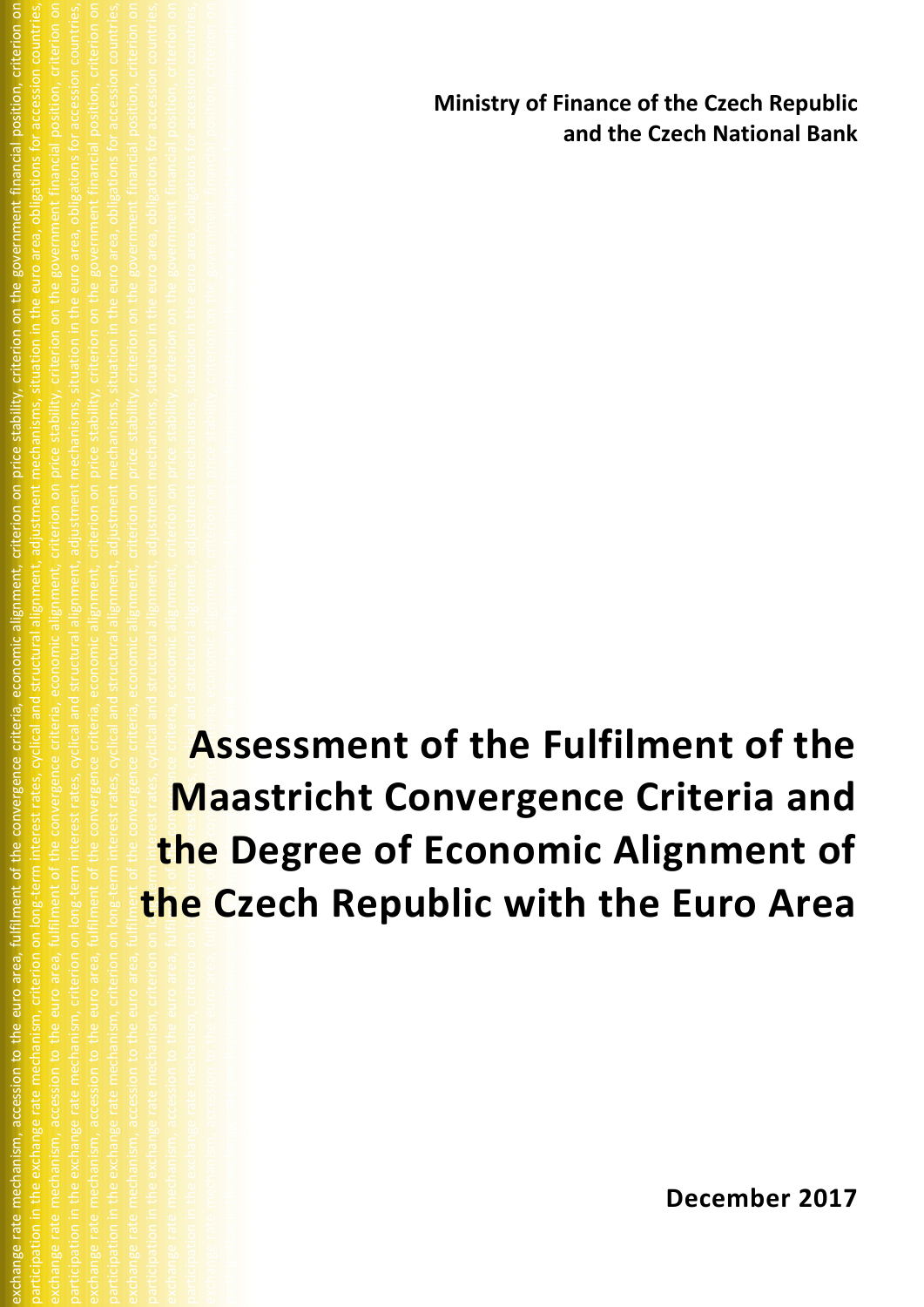**Assessment of the Fulfilment of the Maastricht Convergence Criteria and the Degree of Economic Alignment of the Czech Republic with the Euro Area** December 2017

> Ministry of Finance of the Czech Republic Letenská 15, 118 10 Prague 1

> > Czech National Bank Na Příkopě 28, 115 03 Prague 1

> > > E-mail: informace@mfcr.cz

ISSN 2533-5219

Issued yearly, free of charge

Electronic archive: http://www.mfcr.cz/en/statistics/fulfilment-of-the-maastricht-criteria [http://www.cnb.cz/en/monetary\\_policy/strategic\\_documents/emu\\_accession.html](http://www.cnb.cz/cs/menova_politika/strategicke_dokumenty/pristoupeni_emu.html)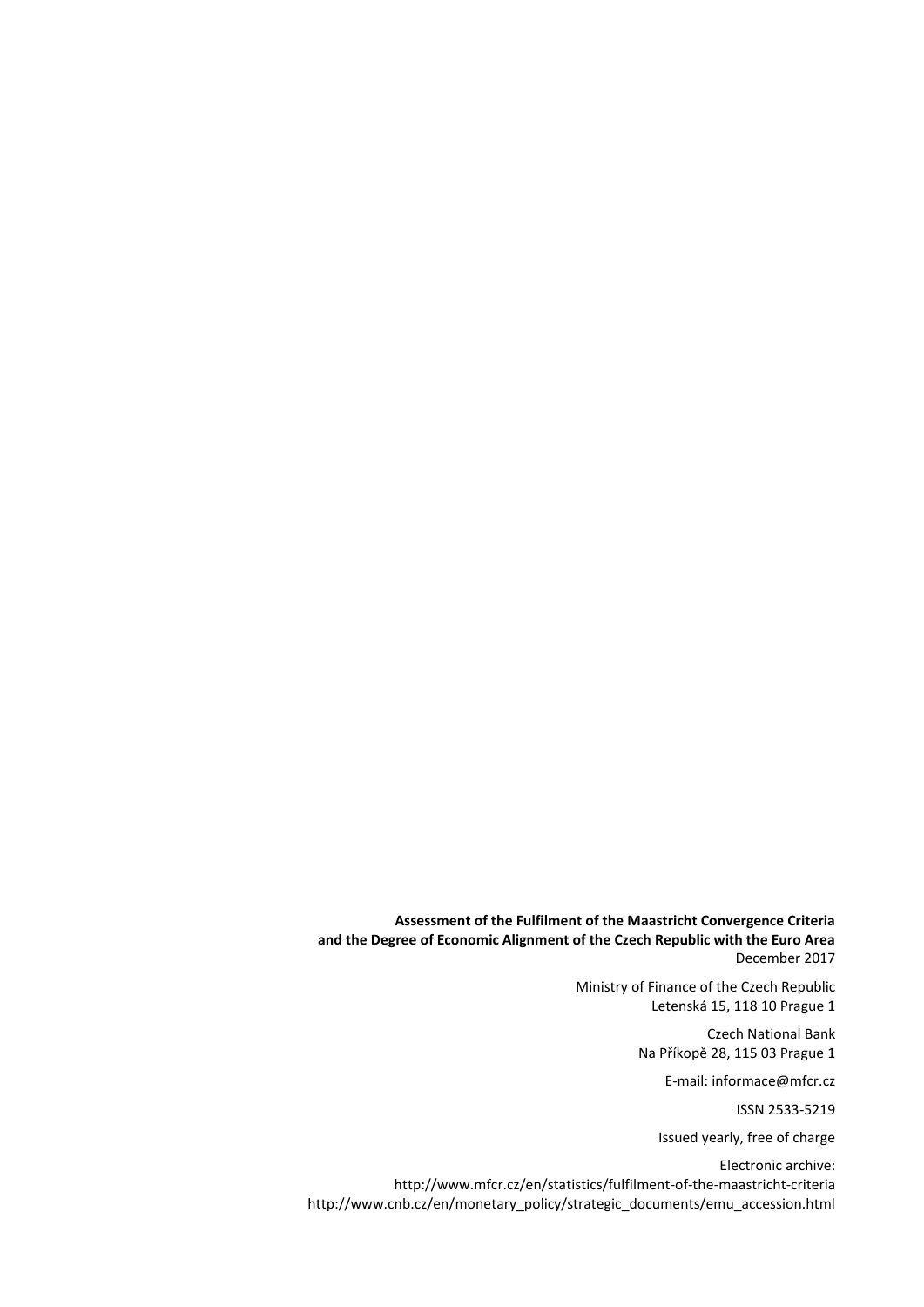**Assessment of the Fulfilment of the Maastricht Convergence Criteria and the Degree of Economic Alignment of the Czech Republic with the Euro Area**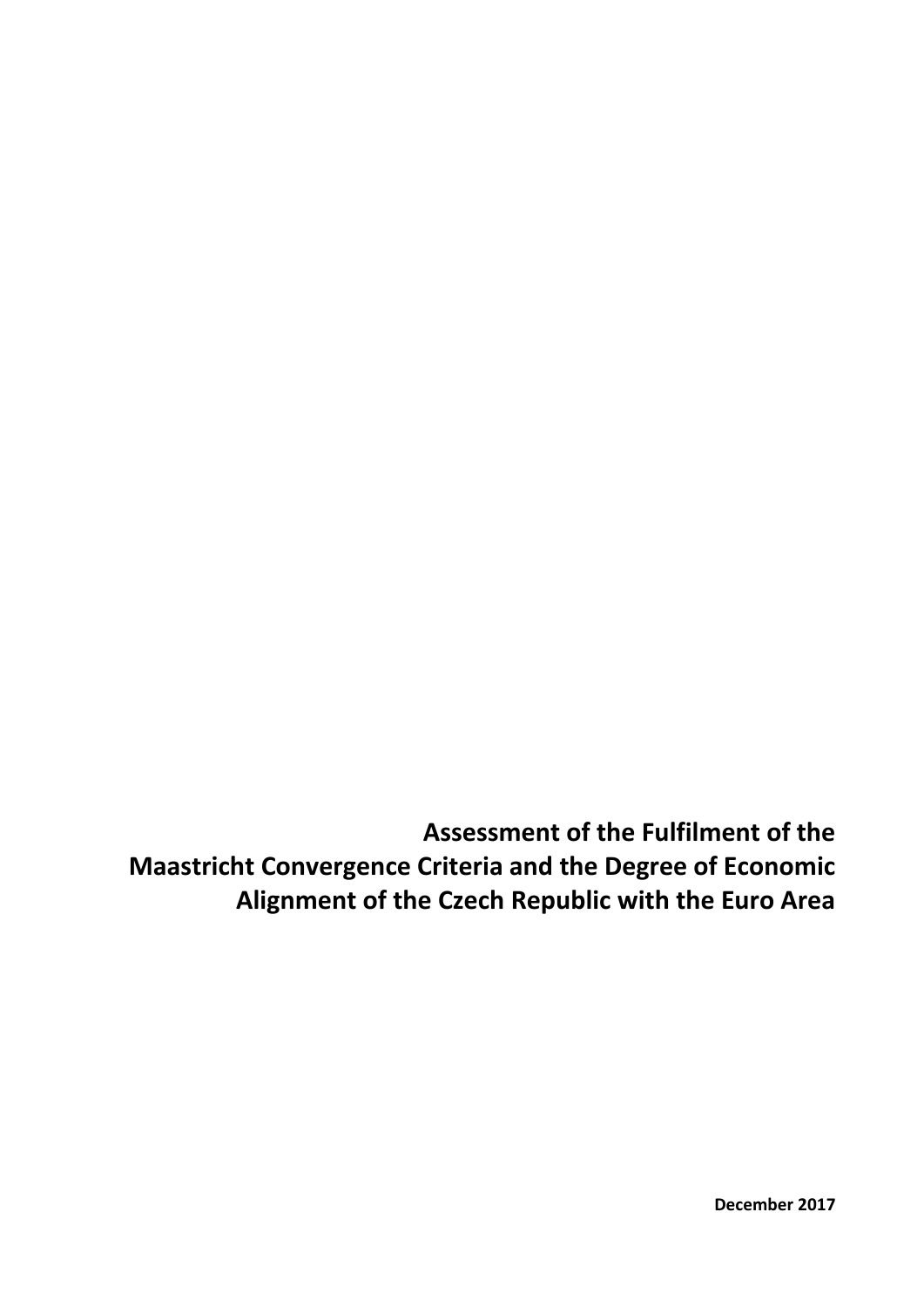## **Contents**

| 3 |                                                                                               |  |
|---|-----------------------------------------------------------------------------------------------|--|
|   |                                                                                               |  |
|   |                                                                                               |  |
|   |                                                                                               |  |
|   |                                                                                               |  |
|   |                                                                                               |  |
|   |                                                                                               |  |
|   |                                                                                               |  |
|   |                                                                                               |  |
| B | Appendix - Estimated Financial Costs for the Czech Republic of Hypothetical Euro Area Entry23 |  |
|   |                                                                                               |  |

The Assessment of the Fulfilment of the Maastricht Convergence Criteria and the Degree of Economic Alignment of the Czech Republic with the Euro Area provides the Czech Government with a basis for appropriately timing entry into the exchange rate mechanism and subsequent adoption of the euro by the Czech Republic. It is available on the Ministry of Finance website at:

### *http://www.mfcr.cz/en/statistics/fulfilment-of-the-maastricht-criteria*

We welcome any relevant suggestions for improving the quality of the publication. Please send any comments to:

*informace@mfcr.cz*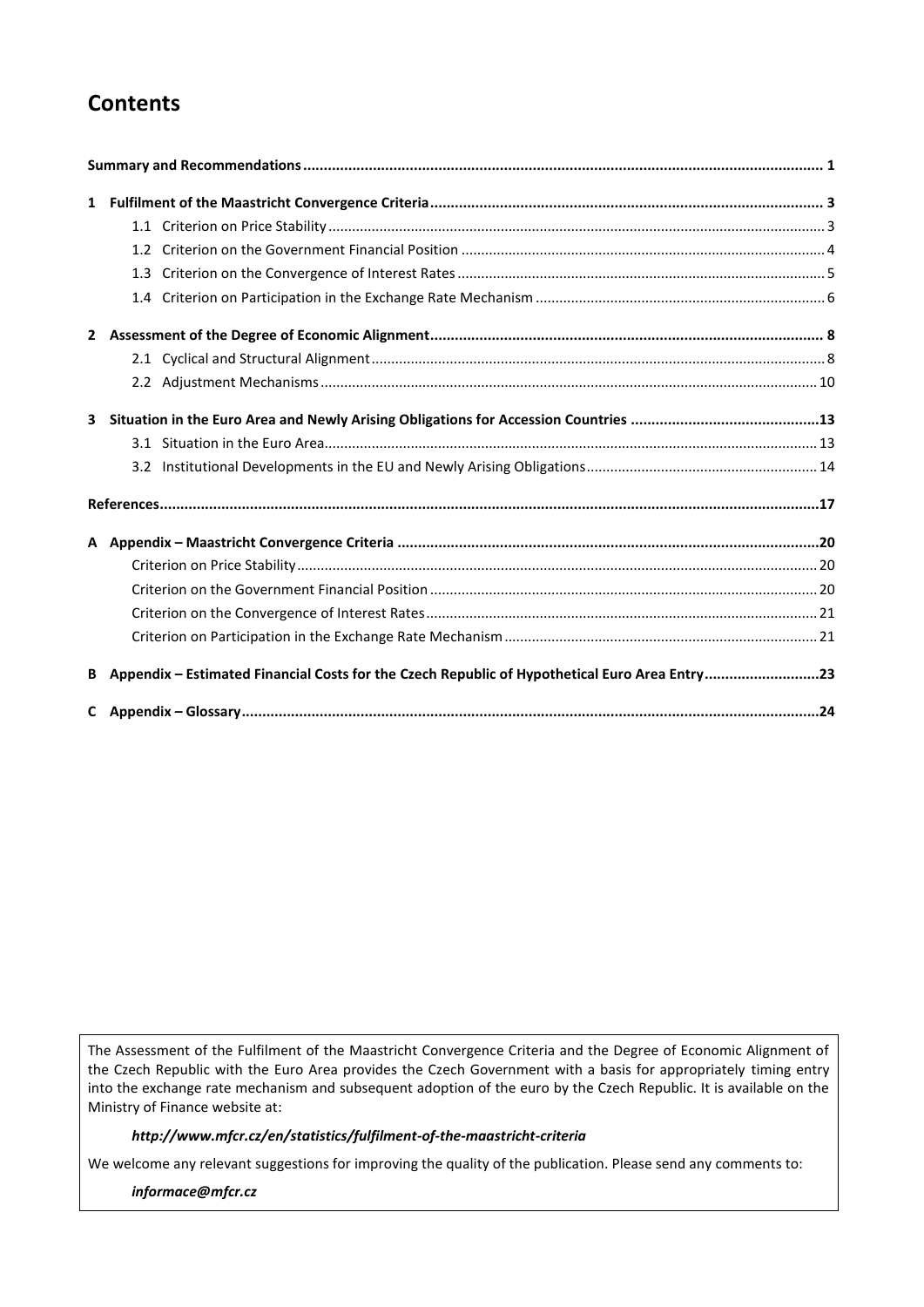## **Tables**

## **Charts**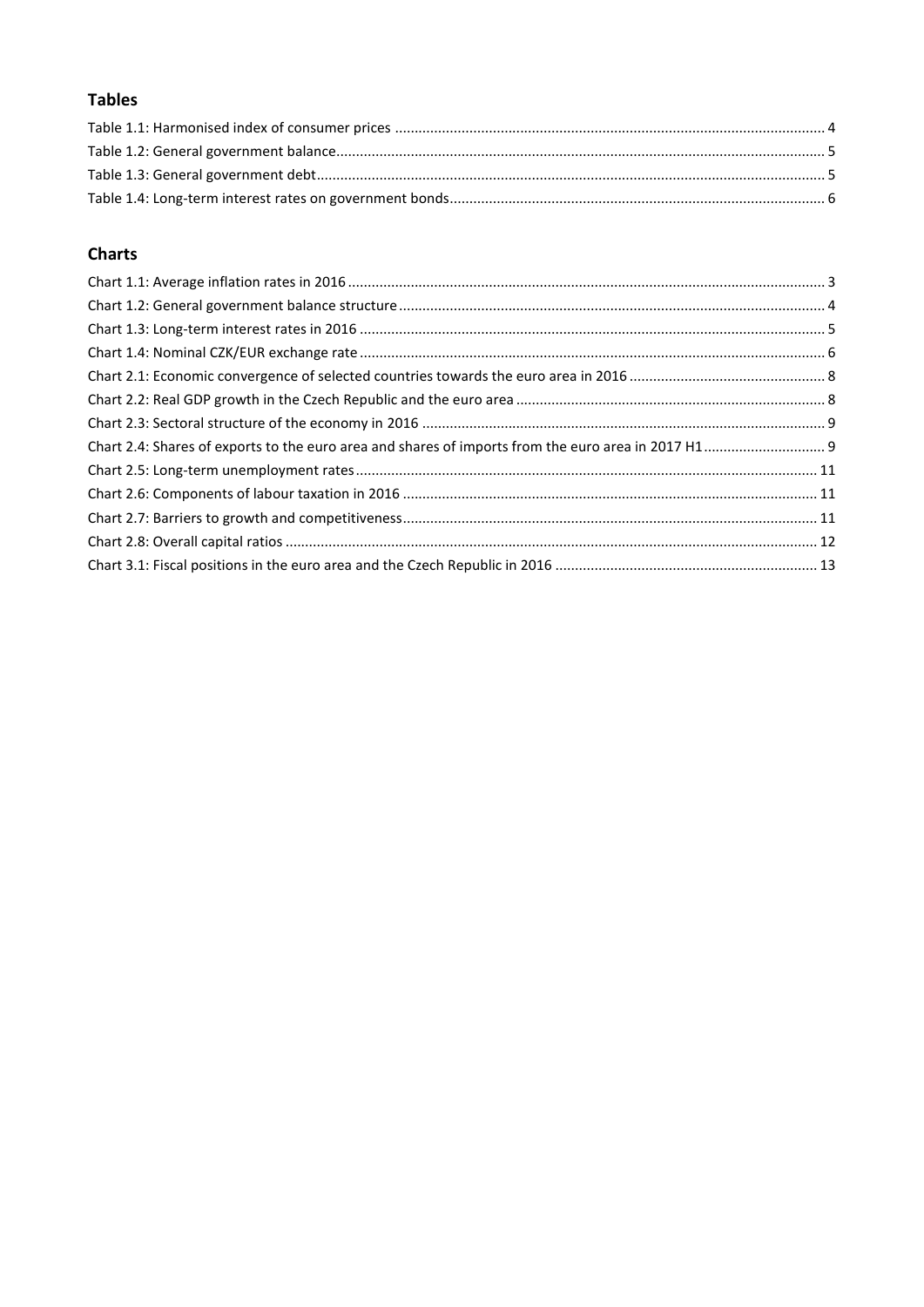## **Abbreviations**

## **Country codes**

AT – Austria, BE – Belgium, BG – Bulgaria, CY – Cyprus, CZ – Czech Republic, DE – Germany, DK – Denmark, EE – Estonia, ES – Spain, FI – Finland, FR – France, GR – Greece, HR – Croatia, HU – Hungary, IE – Ireland, IT – Italy, LT – Lithuania, LU – Luxembourg, LV – Latvia, MT – Malta, NL – Netherlands, PL – Poland, PT – Portugal, RO – Romania, SE – Sweden, SI – Slovenia, SK – Slovakia, UK – United Kingdom

## **Symbols used in tables**

A dash (–) in place of a number indicates that the phenomenon did not occur.

### **Cut-off dates for data sources**

Macroeconomic data sources pertain to 18 October 2017 and fiscal data to 2 November 2017.

### **Note**

Sum totals published in tables may be subject to inaccuracy in the last decimal place in some cases due to rounding.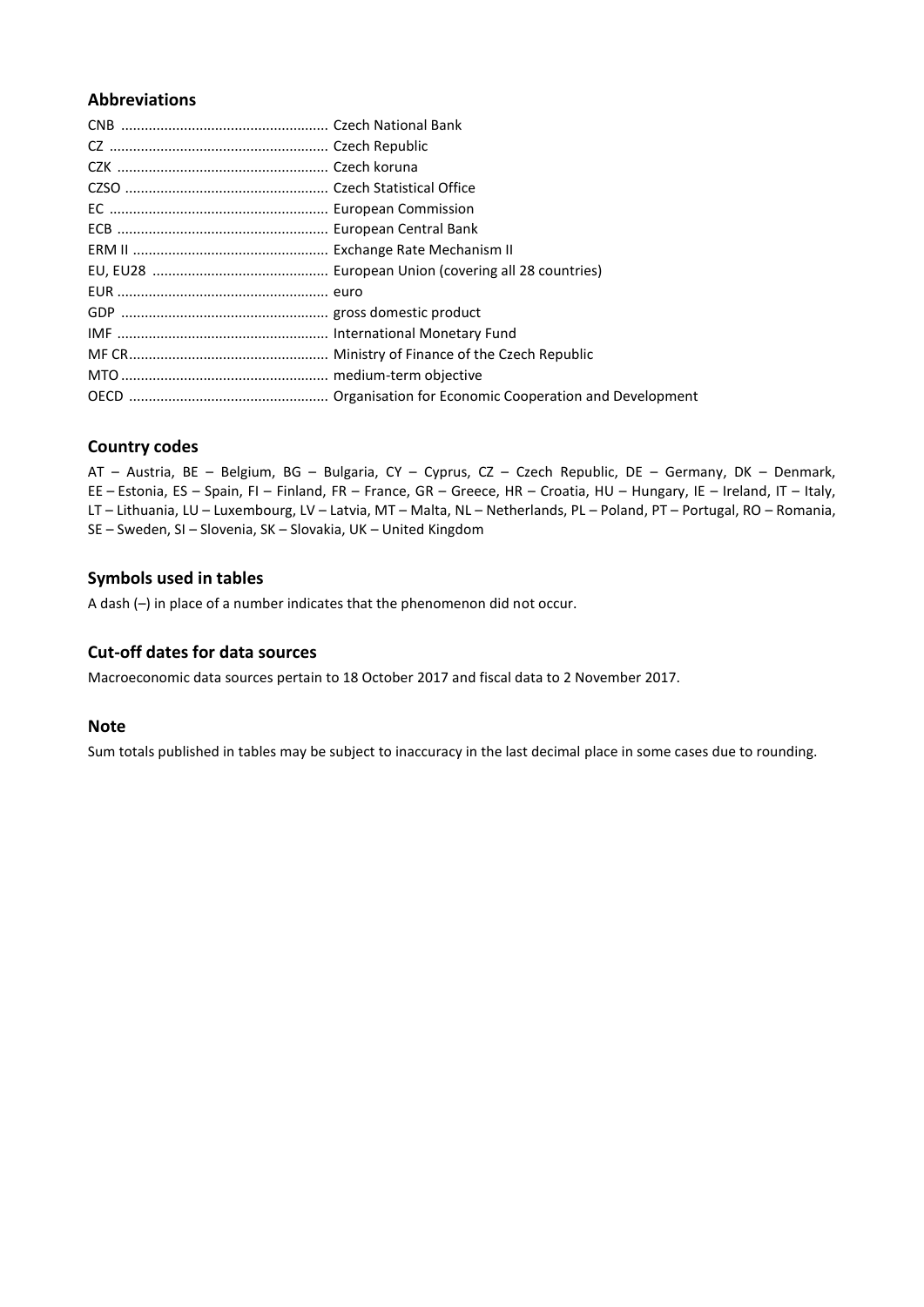# <span id="page-6-0"></span>**Summary and Recommendations**

Besides being required to harmonise their legislation with Articles 130 and 131 of the Treaty on the Functioning of the European Union (the Treaty) and the Statute of the European System of Central Banks and the European Central Bank, EU Member States are required to achieve a high degree of sustainable convergence **in order to join the euro area**. The **degree of sustainable convergence** is assessed according to the **Maastricht convergence criteria**, which are set out in Article 140 of the Treaty and detailed in Protocol No. 13 annexed to the Treaty on the European Union and the Treaty on the Functioning of the European Union. These comprise a criterion on price stability, a criterion on the government financial position, a criterion on the convergence of interest rates and a criterion on participation in the exchange rate mechanism. The Czech Republic undertook to take steps to be prepared to join the euro area as soon as possible by signing the Act concerning the conditions of accession of the Czech Republic to the EU.

**Setting the date for joining the euro area** is within the competence of the Member State concerned and depends on its preparedness. Besides undoubted benefits, such as a reduction in transaction costs and the elimination of exchange rate risk, adopting the euro entails giving up independent monetary policy and the flexible exchange rate of the koruna as effective stabilising macroeconomic instruments. The crisis of previous years has shown just how useful these instruments are in absorbing economic shocks hitting European economies. The preparedness of the economy to join the euro area must therefore be assessed not only from the perspective of its economic alignment and structural similarity with the monetary union, but also from the point of view of its ability to absorb, after the loss of independent monetary policy, asymmetric shocks and adjust appropriately to them, for example via effective fiscal policy, a flexible labour market and a sound financial sector.

**EU countries, and especially euro area countries, continued working towards deeper integration over the past year.** This entails additional obligations for the Czech Republic in the event of it entering the third stage of the economic and monetary union. The majority of the implemented or planned changes to the economic and monetary union imply new institutional and financial obligations for countries adopting the single currency. The European Commission has presented a *White Paper on the Future of Europe*, with possible scenarios for institutional change, followed up by a *Reflection Paper on the Deepening of the Economic and Monetary Union*. These documents present goals and possible ways of achieving them with a view to making the economic and monetary union more stable. Regarding the first stage of deepening, an extensive reform of the rules for fiscal supervision and economic policy coordination has been carried out in order to strengthen the stability of the euro area and increase financial solidarity. Progress has also been made in completing the banking union, where further steps will be necessary above all in the area of reducing and sharing risks in the financial sector.

In line with the Czech Republic's Updated Euro-area Accession Strategy of 2007 and the related Czech government decree, this document focuses on economic rather than political aspects of adopting the single European currency and is divided into three sections. The first deals with the fulfilment of the Maastricht convergence criteria and the second with the Czech Republic's economic alignment with the euro area. The third section is devoted to current events in the euro area countries, focusing on institutional developments and newly arising obligations for its member states.

Unlike in previous years, compliance with the **criterion on price stability** by the Czech Republic is not guaranteed in 2017, as the inflation forecast for this year is right at the limit of the criterion. In the EU context, the Czech Republic ranks among the countries with higher inflation in 2017. Inflation is currently in the upper half of the tolerance band around the Czech National Bank's target. This primarily reflects robust growth of the Czech economy and related very low unemployment and rapid wage growth. According to the inflation outlook, it will be compliant with this criterion in 2018–2020.

The Czech Republic is compliant with the **criterion on the government financial position**. It is likely to remain compliant with it by a sufficient margin in the medium term. Compliance with the medium-term objective (MTO) is a condition for not exceeding the deficit threshold of the Maastricht convergence criterion even in a recession of the usual depth. Compliance with the MTO is also desirable as regards public finance

sustainability, especially given the long-term costs of population ageing. The Czech Republic has de facto been compliant with the MTO since 2013 and is expected to remain so over the entire forecast horizon.

The Czech Republic has long been comfortably compliant with the **criterion on the convergence of interest rates** and, according to the outlook, is likely to remain so until 2020.

The Czech Republic is not compliant with the **criterion on participation in the exchange rate mechanism**, as it has not joined the mechanism. Assessment of this criterion will only be possible after the Czech Republic joins the exchange rate mechanism and the central rate of the koruna against the euro, against which exchange rate fluctuations would be monitored, has been set.

When deciding on euro area entry, account must also be taken of the **Czech economy**'**s alignment with the euro area and its ability to adjust to possible asymmetric shocks** without its own monetary policy. The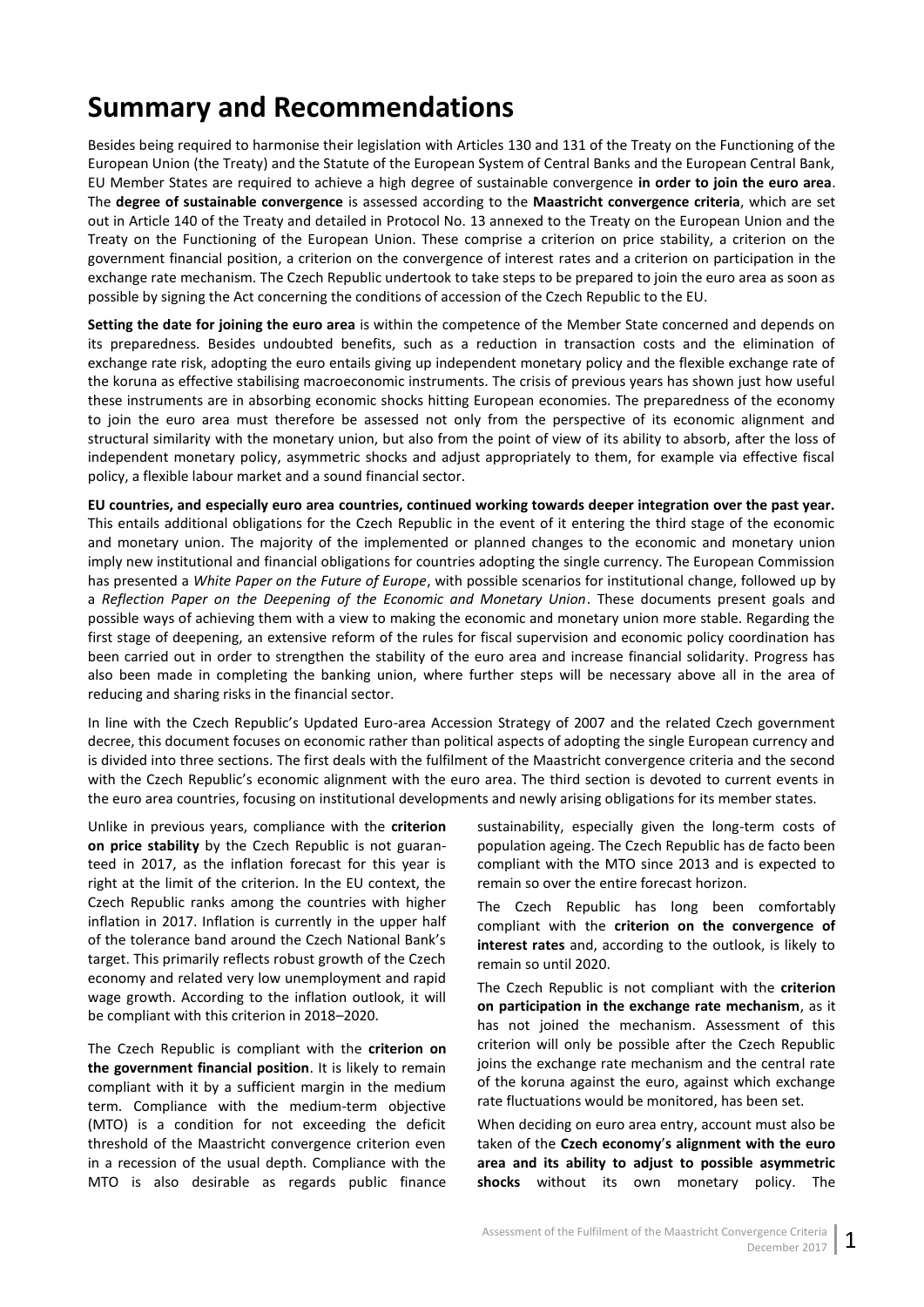characteristics of the Czech economy as regards its economic preparedness to adopt the euro can be divided into four groups.

The first group consists of **economic indicators that speak in the long run in favour of adopting the euro**. These include the high degree of openness of the Czech economy and its close trade and ownership links with the euro area. These factors provide for the existence of benefits of euro adoption, such as a reduction in transaction costs and the elimination of exchange rate risk. The strong trade and ownership integration also reduces the potential costs associated with adopting the single monetary policy, among other things by fostering a high observed degree of alignment between the Czech and euro area business cycles. It has therefore long been one of the most significant arguments for joining the euro area. The Czech banking sector is not a barrier to joining the euro area either. It is stable and resilient to economic shocks, and the transmission of monetary policy through it is similar to that in the euro area.

The second group contains **areas where trends were disrupted by the global crisis but which currently represent no barrier to euro adoption**. These include gradual stabilisation of financial markets and renewal of their alignment with the euro area. An improvement has also been recorded for general government finance, which showed a structural surplus last year. The medium-term budgetary objective is also expected to be met in the next two years. As a result, the general government debt-to-GDP ratio is falling towards precrisis levels in an environment of buoyant economic growth. This is improving the ability of fiscal policy to fulfil its macroeconomic stabilisation role.

The third group consists of **areas where positive trends were disrupted by the crisis, convergence was later renewed, but the distance from the euro area remains large**. This is particularly true of the real economic convergence of the Czech Republic to the euro area. GDP per capita based on purchasing power parity has increased slightly in recent years and exceeds 80% of the euro area average, but there is still considerable room for long-term economic convergence to advanced euro area countries. This applies even more to the long-term convergence of the price level to the euro area, which stands at a mere 63%. Although the price level in the Czech Republic has also started to converge towards the euro area in recent years, it is currently only slightly above the pre-crisis level. The difference between the average wage levels in the Czech Republic and the euro area is much bigger still. A continued process of convergence of economic activity and the price and wage level, accompanied by real appreciation, can be expected. This could imply higher inflation in the event of euro adoption.

The fourth group contains **areas which are showing longterm problems or misalignment and which, moreover, are not showing any significant improvement.** This group traditionally includes population ageing, which remains a

risk to the sustainability of public finances, and the health care system. Some problems also persist on the labour market, which has recorded an increase in flexibility in recent years but still has its weak points, including relatively high overall labour taxation and low labour mobility. The flexibility of the Czech product market has worsened slightly relative to other countries (according to Doing Business 2018) and is still being hampered by some administrative barriers. According to an international assessment, quality of institutions, including enforceability of law, a still weak pace of innovation and some labour market efficiency parameters remain weaknesses of the Czech economy in terms of its international competitiveness. Significant differences visà-vis the euro area persist in the structure of the Czech economy, which is characterised by a high share of industry and a relatively low share of services. Together with a different structure of financial assets and liabilities of non-financial corporations and households, these factors may be a source of asymmetric shocks and cause the single monetary policy to have different effects.

When deciding on the timing of euro area entry, the costs of euro adoption must also be taken into account. The estimated financial costs associated with euro area entry that were not known when the Czech Republic joined the EU would mainly include a capital deposit in the European Stability Mechanism of just under CZK 50 billion payable within four years (with an additional contingent liability of more than CZK 360 billion) and a transfer of CZK 8.2–19.7 billion in contributions from banks registered in the Czech Republic to the Single Resolution Fund (collected until then in the National Resolution Fund). However, the total magnitude of all the potential costs that will be associated with euro adoption in the future is not known.

**To sum up**, all the Maastricht criteria except for exchange rate mechanism participation **should be fulfilled** in the medium term. The **preparedness of the Czech Republic itself to adopt the euro** has **improved further** compared to previous years, although some shortcomings persist, especially as regards incomplete real convergence. The economic situation in the euro area cannot be assessed as sufficiently stabilised. Economic alignment across the euro area economies is not adequate either, despite having increased in comparison to last year. Debt and structural problems remain unresolved in a number of countries, regardless of problematic observance and enforceability of the fiscal rules. Another problem facing the EU and the euro area is the increasing **uncertainty about their future institutional set-up**.

**In view of the above facts, the Ministry of Finance and the Czech National Bank**, in line with the Czech Republic's Updated Euro-area Accession Strategy, **recommend that the Czech government should not set a target date for euro area entry for the time being**. This recommendation implies that the government should not aim for the Czech Republic to join the exchange rate mechanism during 2018.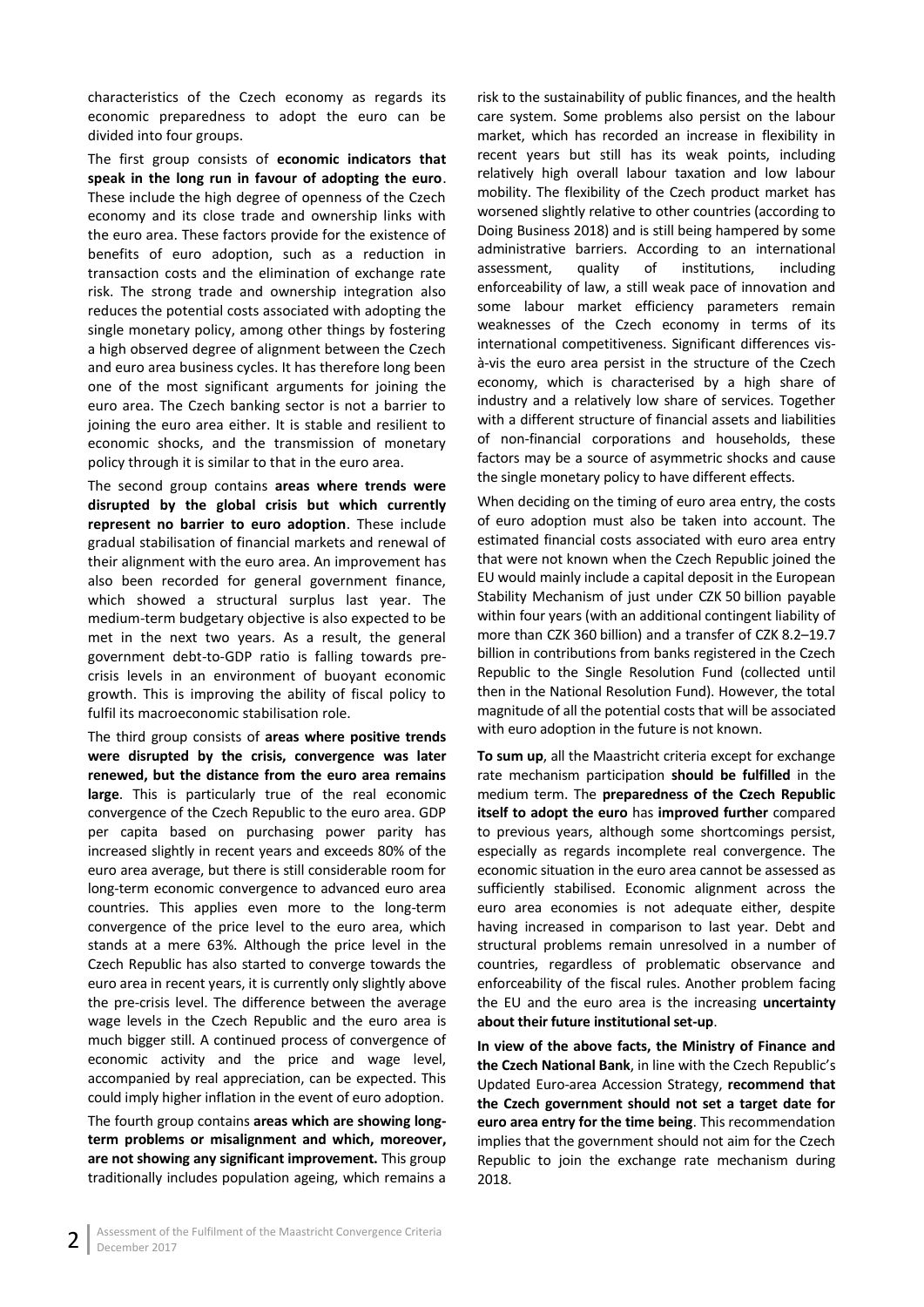# <span id="page-8-0"></span>**1 Fulfilment of the Maastricht Convergence Criteria**

**Four nominal convergence criteria** are assessed upon accession to the euro area: a criterion on price stability, a criterion on the government financial position, a criterion on the convergence of interest rates and a criterion on participation in the exchange rate mechanism. The Czech Republic is compliant with the first three criteria and has not joined the exchange rate mechanism yet. The actual assessment of compliance with all the convergence criteria takes place at least two quarters ahead of the changeover date. Precise definitions of all the criteria are given in Appendix A; this section provides a detailed analysis of compliance with the criteria.

## <span id="page-8-1"></span>**1.1 Criterion on Price Stability**

The price stability criterion assesses the rate of consumer inflation, which must not be more than 1.5 pp higher than the average of the three best performing EU countries in terms of price stability.

**The Czech Republic has been compliant with this criterion since 2013.** The average inflation rate in 2015 was only 0.3%, the second-lowest level in the history of the independent Czech Republic, mainly because of a sharp decline in the price of oil. This factor continued to put pressure on inflation in 2016, when the average inflation rate was 0.6%. Consumer prices accelerated at the end of that year, due mainly to fade-out of the antiinflationary effect of oil prices. However, growth in prices in the food and non-alcoholic beverages category acted in the same direction, as did a steady rise in core inflation bolstered by a one-off price increase in the accommodation and food services category when electronic sales registration was introduced. In the EU context, the Czech Republic ranked among the countries with slightly higher inflation in 2006 (see Chart 1.1).



### <span id="page-8-2"></span>**Chart 1.1: Average inflation rates in 2016**

The same factors are reflected in the inflation forecast for 2017, during which the Czech Republic has so far ranked among the EU countries with higher inflation. Czech inflation is in the upper half of the tolerance band around the CNB's target, whereas positive but still low inflation prevails in the other EU countries. Consumer price inflation was higher in the Czech Republic than in the other EU countries in the above categories of food and non-alcoholic beverages and accommodation and food services and also in the health care category.

The higher inflation is due to domestic demand pressures reflecting robust growth of the domestic economy, a related low unemployment rate and rapid wage growth. This situation enabled CNB to discontinue the use of the exchange rate as an additional monetary policy instrument and to start gradually raising domestic interest rates. **Fulfilment of the price stability criterion in 2017 is, however, uncertain.** According to the forecast (Table 1.1), it will be fulfilled by the tightest possible margin.

Inflation should be very close to the inflation target in 2018–2020. The appreciation of the koruna following the exit from the exchange rate commitment and a continued gradual rise in nominal interest rates will help stabilise inflation close to the target. The level of the criterion should meanwhile increase, as a recovery in inflation is forecasted across the EU. Consequently, **the criterion should also be fulfilled in 2018–2020 by an increasing margin**.

Fulfilment of the price stability criterion has long been aided by the CNB's inflation target, which has been set at 2% (for the national consumer price index) since 1 January 2010. The CNB seeks to ensure that actual inflation does not deviate from the target by more than one percentage point. Given the ECB's similar definition of price stability and the inflation targets of the noneuro area EU Member States, this target creates good conditions for future sustainable fulfilment of the price stability criterion.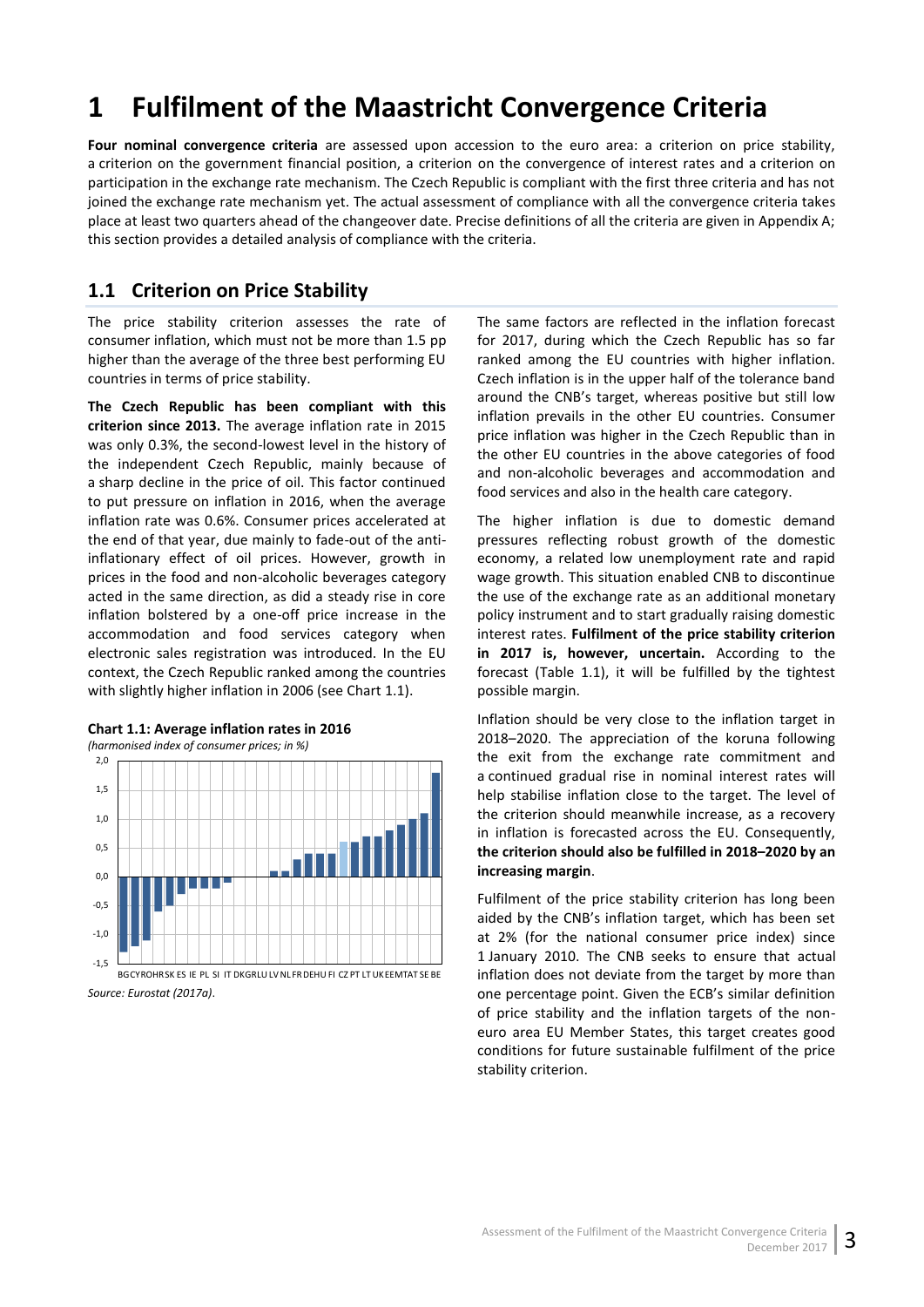#### <span id="page-9-1"></span>**Table 1.1: Harmonised index of consumer prices**

*(average for last 12 months vs. average for previous 12 months as of end of period; growth in %)*

|                                                   | 2014   | 2015 | 2016   | 2017 | 2018 | 2019 | 2020 |
|---------------------------------------------------|--------|------|--------|------|------|------|------|
| Average for 3 EU countries with lowest inflation* | $-0.2$ | -0.9 | $-0.8$ | 0.9  |      |      |      |
| Reference value                                   | 1.3    | 0.6  | 0.7    | 2.4  | 2.6  | 2.8  | 3.0  |
| Czech Republic                                    | 0.4    | 0.3  | 0.6    | 2.4  |      | 1 Q  |      |

*Note: \* More precisely, the three best performing member countries in terms of price stability (see Appendix A). The outlook for 2017–2020 was taken from the Convergence Programmes and Stability Programmes of individual Member States except Greece, which does not submit a stability programme. Owing to the unavailability of average HICP inflation rates, private consumption deflators were used for Germany and Spain and average national CPI inflation rates were used for Austria, Finland, France, Croatia and Slovenia. Bulgaria, Greece and Cyprus were excluded from the calculation of the criteria in the assessment of inflation for 2014, Greece and Cyprus were excluded for 2015 and Cyprus and Romania were excluded for 2016. The approach adopted was thus similar to that used by the EC and the ECB in their June 2014 and June 2016 Convergence Reports. The EC and the ECB published no Convergence Reports in 2017.*

*Source: Eurostat (2017a), Convergence Programmes and Stability Programmes of EU Member States. MF CR (2017a) calculations and forecasts.*

## <span id="page-9-0"></span>**1.2 Criterion on the Government Financial Position**

The criterion on the government financial position is satisfied only when both components of the fiscal criterion, i.e. a general government deficit of no more than 3% of GDP and general government debt of no more than 60% of GDP, are fulfilled in a sustainable manner, unless the ratio is sufficiently diminishing towards the reference value.

The general government sector recorded its **best-ever fiscal result** in modern Czech history **in 2016**. **The general government surplus was 0.7% of GDP.** The overall balance improved by 1.4 pp and the structural balance increased by 1.3 pp year on year. Apart from the positive effect of the growing economy, the revenue side was affected by discretionary measures, including measures to combat tax evasion (VAT control statements introduced in spring last year and electronic sales registration phased in since December 2016). On the expenditure side, the improvement in the general government balance was aided in particular by a drop in debt service costs and general government investment financed from EU funds.

**The MF CR expects a general government surplus of 1.1% of GDP for 2017.** On the revenue side, robust growth in tax revenues – in particular personal income tax including social security contributions and VAT – should continue in an environment of increased economic and wage growth. Most primary expenditures should grow at a modest pace. A recovery in investment expenditure is expected due to increasing implementation of projects co-financed under the 2014– 2020 financial perspective. Interest expenditure on general government debt should decrease further.

According to current MF CR estimates, **the general government surplus will continue to rise, reaching 1.3% of GDP in 2018, 1.6% of GDP in 2019 and 1.7% of GDP in 2020**. Based on this, the general government balance part of the public finance criterion is expected to be fulfilled comfortably in the future as well.

From the perspective of setting fiscal policy commensurately with macroeconomic trends in the Czech economy (see also section 2.2), efforts also are needed to **fulfil the medium-term objective (MTO) for the structural general government balance.**

The MTO, which, under EU rules, is set for the Czech Republic in terms of a structural deficit of no more than 1% of GDP, should ensure that the deficit threshold of the Maastricht convergence criterion of 3% of GDP is not exceeded even in a recession of the usual depth. Compliance with the MTO is also necessary as regards long-term public finance sustainability, especially given the costs of population ageing.

#### <span id="page-9-2"></span>**Chart 1.2: General government balance structure** *(in % of GDP; output gap in % of potential output)*



*Note: The structural balance is calculated using the OECD/EC and ECB methods.* 2008 2009 2010 2011 2012 2013 2014 2015 2016 2017 2018 2019 2020

*Source: CZSO (2017). MF CR (2017b) calculations and forecasts.*

Chart 1.2 captures the structural components of the general government balance using the OECD method, which is also used in modified form by the European Commission, and using the alternative ECB method (for details, see Appendix C). Based on the OECD method, the MF CR expects a structural balance of 0.5% of GDP in 2017, increasing gradually to 0.8% of GDP in 2020. The estimates of the structural balance under the ECB method also show a rising tendency from 1.1% of GDP in 2017 and 2018 to 1.7% of GDP in 2020. Besides the fact that the **MTO has de facto been fulfilled since 2013**, the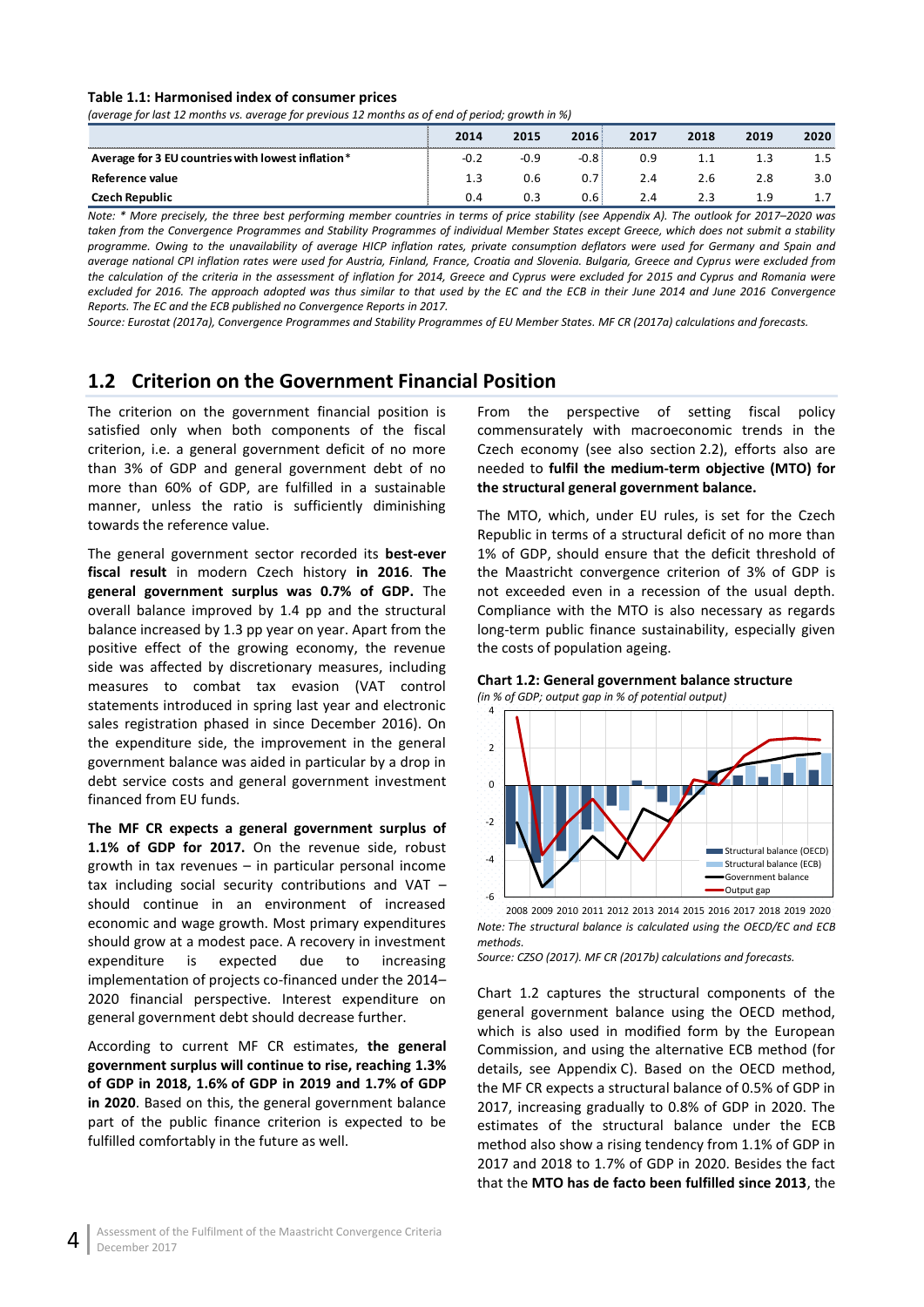government's plans given the expected economic developments are therefore heading towards **compliance over the entire outlook period as well**.

**After the Czech Republic's joins the euro area, the MTO for the structural deficit may be tightened to no more than 0.5% of GDP** under the Treaty on Stability, Coordination and Governance in the Economic and Monetary Union. For parties to the Treaty, the structural deficit limit of 1.0% of GDP only applies if the government debt ratio is significantly below 60% of GDP and risks to long-term fiscal sustainability are low.

**General government debt** surged in 2009–2012 from less than 30% of GDP to around 45% of GDP in 2013 owing to the global financial and economic crisis. Since then, however, the government debt-to-GDP ratio has been falling markedly, mainly due to a primary general government surplus and a positive financial market situation. Given the above, **compliance with this item of the criterion is not a problem in the Czech Republic**.

Given the current fiscal policy settings and forecasted economic growth, **the debt-to-GDP ratio should continue to decline, reaching 30.9% of GDP in 2020**. It should thus be well below the reference debt level defined in the Maastricht convergence criteria. Total general government debt is lower than the EU average. Desirable leeway is thus being created to avoid reaching the Maastricht limit even in the event of another deep recession.

**The adverse fiscal effects of population ageing pose the main risk to the long-term development of general government finance.** Quite significant changes were made to the pay-as-you-go pension system in previous years. The latest EC Ageing Report (2015) was thus more optimistic for the Czech Republic, with the long-term projection indicating broad sustainability. However, some measures have been taken recently which worsen the financial sustainability of the public pension system. These include in particular the establishment of a retirement age ceiling of 65 years in combination with a revision mechanism for periodically testing that ceiling and an adjustment to the indexation equation whereby pensions will go up by the general consumer price inflation index or the pensioners' costs of living index (whichever is higher) plus one-half of real wage growth. Risks also stem from other areas of long-term expenditure, specifically from the configuration and functioning of the health and long-term care systems.

#### <span id="page-10-1"></span>**Table 1.2: General government balance**

|             |                          |    | 2010     |          | 2018 | 2019 |            |
|-------------|--------------------------|----|----------|----------|------|------|------------|
| rence value | - 5<br>ں ر               | -- | <u>.</u> | ں ر      |      |      | - 7<br>. د |
|             | $\overline{\phantom{0}}$ |    | v.       | <b>.</b> | --   |      |            |

<span id="page-10-2"></span>*Note: A precise definition of this criterion is given in Appendix A. Source: CZSO (2017). MF CR (2017b) calculations and forecasts.*

#### **Table 1.3: General government debt**

*(in % of GDP)*

*(in % of GDP)*

|                 | 2014 | 2015 | 2016 | 2017   | 2018        | 2019 | 2020 |
|-----------------|------|------|------|--------|-------------|------|------|
| Reference value | 60.0 | 60.L | ov.u | 60.0   | 60.0        | 60.C | 60.0 |
| $-$             |      |      | 36.8 | RЯ<br> | <u>JJ.L</u> | ---  | 30.9 |

*Note: A precise definition of this criterion is given in Appendix A. Source: CZSO (2017). MF CR (2017b) calculations and forecasts.* 

## <span id="page-10-0"></span>**1.3 Criterion on the Convergence of Interest Rates**

Under this criterion, convergence of interest rates is achieved if yields on bonds with a residual maturity of 10 years do not exceed by more than 2 pp the average of the yields on relevant bonds in the three best performing EU states in terms of price stability. Annual average long-term interest rates on Czech government bonds have been below 1% since the end of 2014. **This criterion was fulfilled in the period under review by considerable margin**, thanks in part to easy domestic monetary policy.

#### <span id="page-10-3"></span>**Chart 1.3: Long-term interest rates in 2016**



*Note: Data are not available for Estonia. Source: Eurostat (2017b).*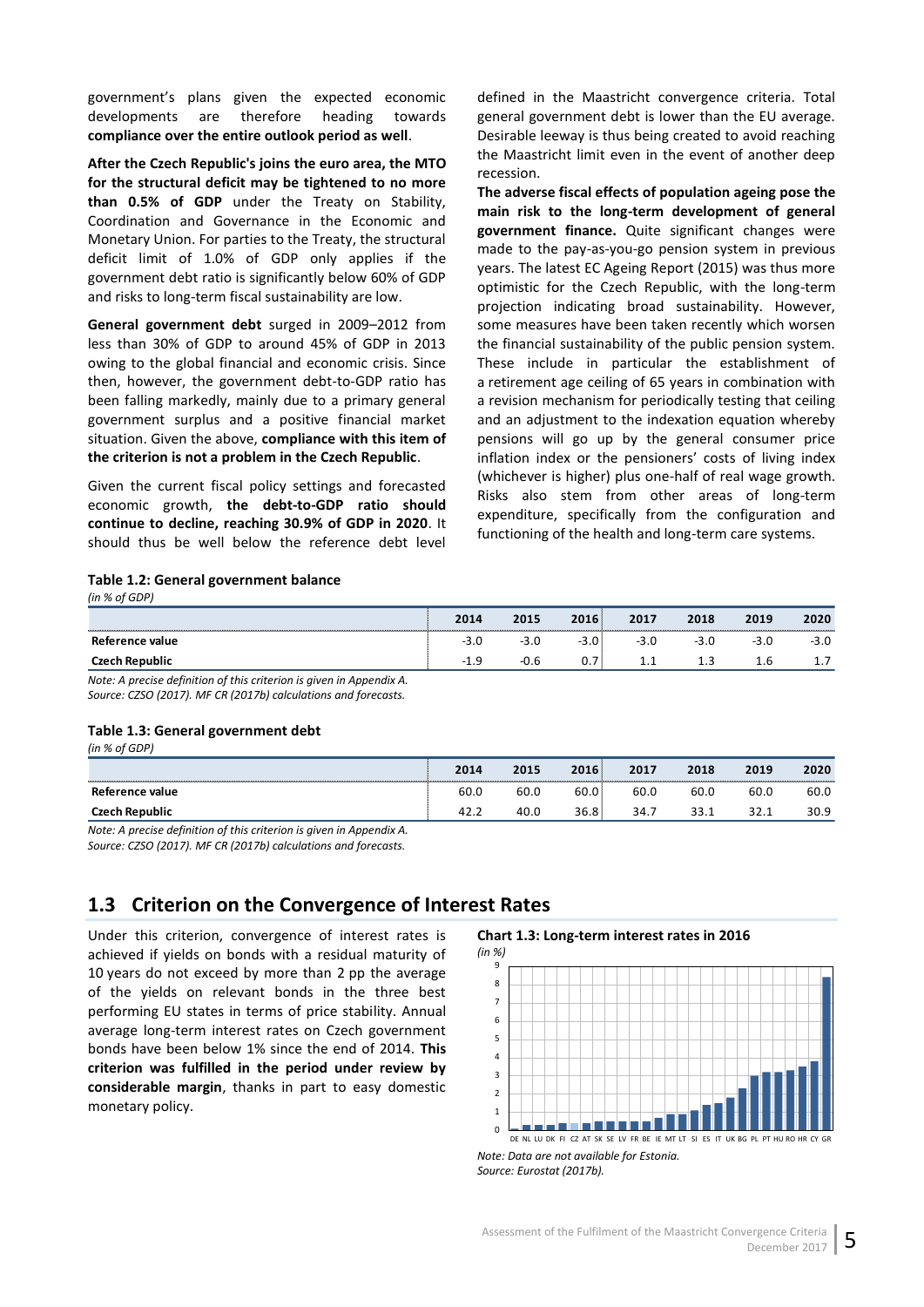Credible fiscal policy and overall macroeconomic and financial stability are reflected in the Czech Republic's high sovereign rating and in smooth subscription of Czech government bonds. In an environment of still subdued inflation and low interest rates throughout the EU, this is fostering current only very slow growth in Czech government bond yields. Based on previous and

expected developments and on the construction of this criterion, it is unlikely that the Czech Republic will not fulfil this criterion in the medium term.

However, this is conditional on maintaining financial market confidence in sound macroeconomic developments and the sustainability of Czech public finance.

#### <span id="page-11-1"></span>**Table 1.4: Long-term interest rates on government bonds**

*(yields on government bonds with residual maturity of 10 years; 12-month average; in %)*

| <b><i><u>PERSONAL PROPERTY AND RESIDENTS OF THE RESIDENTS OF THE RESIDENTS OF THE RESIDENTS OF THE RESIDENTS OF THE RESIDENTS OF THE RESIDENTS OF THE RESIDENTS OF THE RESIDENTS OF THE RESIDENTS OF THE RESIDENTS OF THE RESIDENTS </u></i></b> | 2014 | 2015  | 2016         | 2017 | 2018 | 2019 | 2020 |
|--------------------------------------------------------------------------------------------------------------------------------------------------------------------------------------------------------------------------------------------------|------|-------|--------------|------|------|------|------|
| Average for 3 EU countries with lowest inflation*                                                                                                                                                                                                |      | . . 8 | <u> 2. l</u> | 2.8  | 3.4  |      | 3.6  |
| Reference value                                                                                                                                                                                                                                  | 3.8  |       |              | 4.8  | 5.4  |      | 5.6  |
| Czech Republic                                                                                                                                                                                                                                   |      |       |              | 0.9  |      |      |      |

*Note: \* More precisely, the three best performing Member States in terms of price stability (see Appendix A). The outlook for long-term interest rates in 2017–2020 was taken from the Convergence Programmes and Stability Programmes. Owing to the unavailability of data for some reference countries, the criterion was partly calculated by fixing the current real interest rates and adding the inflation outlooks for those countries. Source: Eurostat (2017b), Convergence Programmes and Stability Programmes of EU Member States. MF CR calculations.*

## <span id="page-11-0"></span>**1.4 Criterion on Participation in the Exchange Rate Mechanism**

The admission of a state into the euro area is conditional on a successful, at least two-year stay of the national currency in the exchange rate mechanism. The mechanism expects the exchange rate to move within the fluctuation band of ±15% without devaluation of the central rate and excessive pressures on the exchange rate. Formal fulfilment of the criterion on exchange rate stability will only be possible after the Czech Republic joins the exchange rate mechanism, so **the assessment of its fulfilment** can be made **only at an analytical level**.

For these purposes, the hypothetical CZK/EUR central parity is set as the average exchange rate in 2015 Q1, i.e. the quarter preceding hypothetical ERM II entry at the start of 2015 Q2, which would have allowed euro adoption on 1 January 2018. With the aid of this parity it is theoretically possible to monitor whether the Czech Republic would have fulfilled the exchange rate stability criterion in the given time period.

Chart 1.4 shows that **the exchange rate fluctuated closely around the hypothetical central parity for most of the period under review**. A slight appreciation occurred in 2017 after CNB discontinued its exchange rate commitment. Even then, however, the rate fluctuated comfortably within the ±15% band.

The koruna weakened sharply to close to CZK 27 to the euro after the exchange rate commitment was announced in November 2013. The exchange rate then stabilised for some time close to CZK 27.5 to the euro without further foreign exchange interventions. In 2015 Q2, the koruna began to firm towards CZK 27 to the euro due to favourable domestic economic growth. CNB kept the rate just above this level by making more interventions against the continuing appreciation pressure on the koruna vis-à-vis the euro until early April 2017, when the exchange rate commitment was ended

given a clear prospect of sustainable fulfilment of the inflation target in the future. The koruna then appreciated slightly, reaching levels close to CZK 26 to the euro during Q3.

<span id="page-11-2"></span>



*Note: The hypothetical central parity is simulated by the average exchange rate for 2015 Q1. Data up to 31 August 2017. Source: CNB (2017a). MF CR calculations.*

Any further appreciation connected with real convergence should not be inconsistent with fulfilment of the exchange rate criterion. This conclusion is supported by the fact that the assessment of this criterion has historically been more lenient on the appreciation side and shifts of the central parity towards a stronger rate have been tolerated. Moreover, the appreciation may be dampened in the coming quarters by koruna market "overboughtness". The CNB has meanwhile stated that it is ready to use its instruments to react to any excessive exchange rate fluctuations.

The length of stay of an EU Member State in the exchange rate mechanism is set by the Treaty at a minimum of two years before the assessment of preparedness to adopt the euro. The Czech Republic's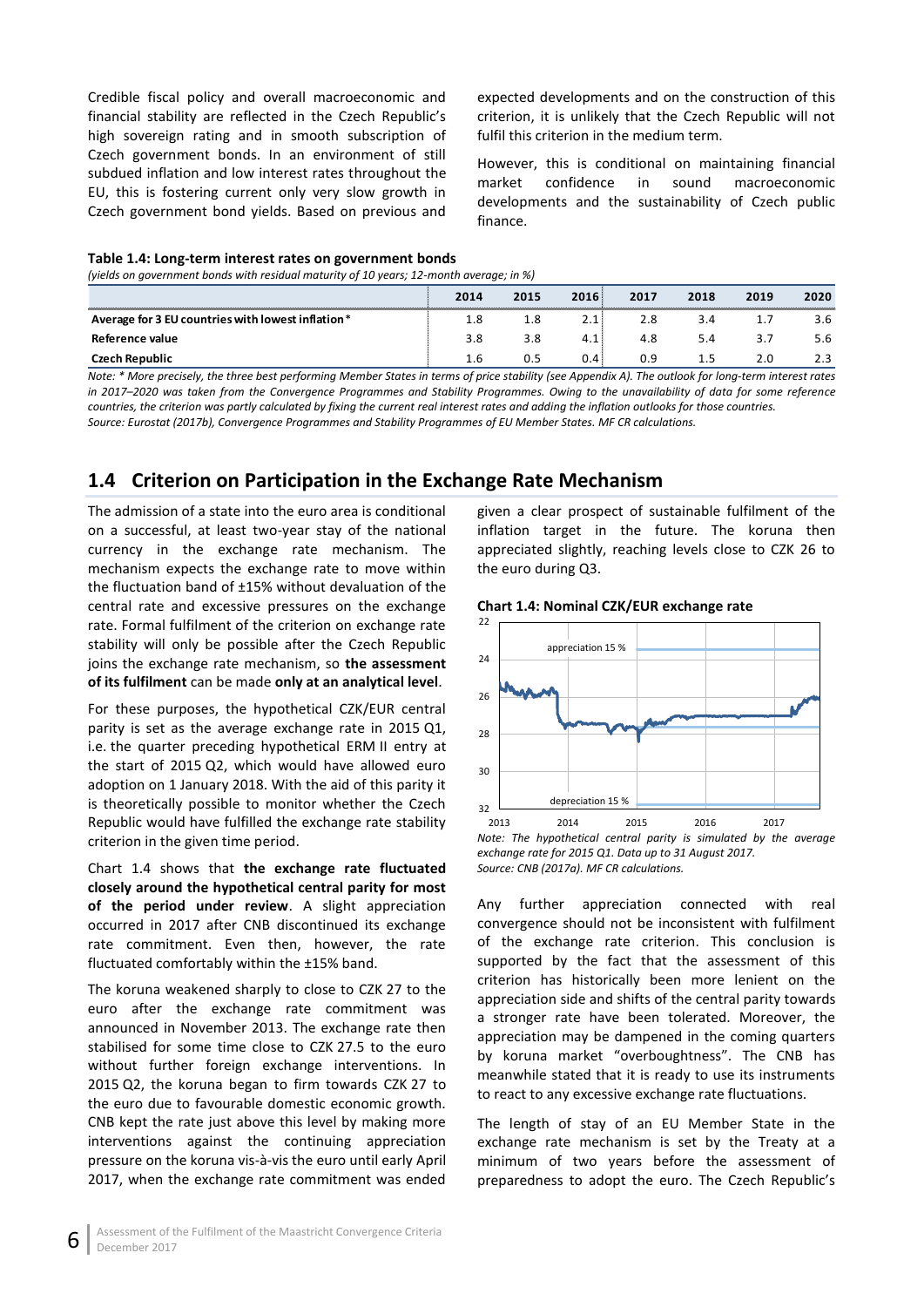September 2003 Euro-area Accession Strategy and its August 2007 update state that **the Czech Republic should stay in ERM II for the minimum required period only**. This implies that the Czech Republic should enter the ERM II only after it has achieved a high degree of economic alignment and after conditions have been

established which enable it to introduce the euro shortly after the assessment of the exchange rate criterion. In addition, the Czech Republic should enter ERM II amid an appropriate situation in the domestic economy and stable global financial markets.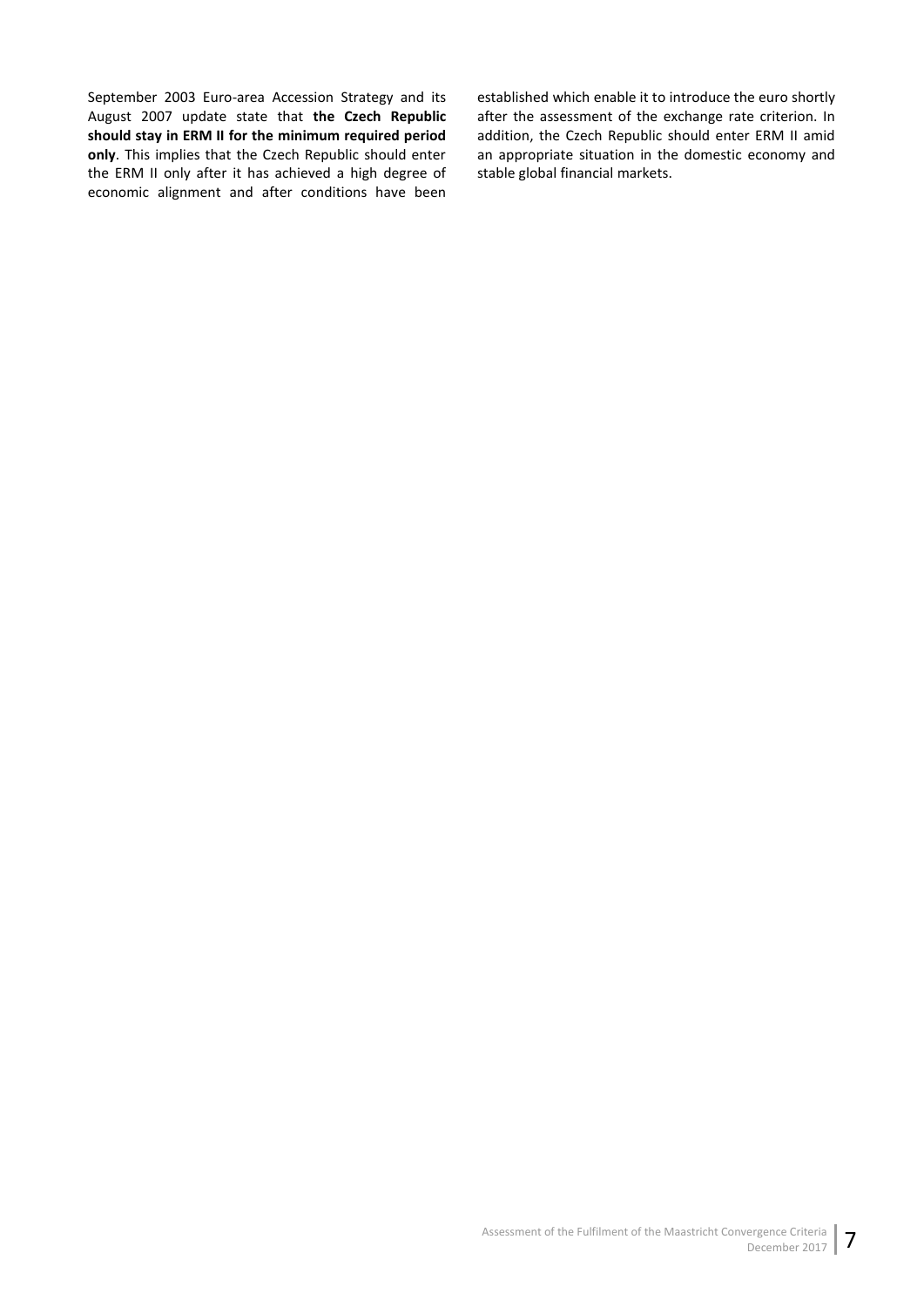# <span id="page-13-0"></span>**2 Assessment of the Degree of Economic Alignment**

Future adoption of the single European currency should further increase the benefits accruing to the Czech Republic from its intense involvement in international economic relations, as it will lead to the elimination of exchange rate risk vis-à-vis the euro area and to a related reduction in trade and investment costs. Besides these benefits, however, euro adoption simultaneously entails costs and risks arising from the loss of independent monetary policy and exchange rate flexibility and costs arising from new institutional obligations.

This section is divided into two basic areas. $^1$  The first part describes the size of the risk of economic developments being different in the Czech Republic compared to the euro area and hence the risk of the single monetary policy being inappropriate for the Czech economy. The following part answers the question of to what extent the Czech economy is capable of absorbing the impacts of potential asymmetric shocks using its own adjustment mechanisms. The basic theoretical starting point is the theory of optimum currency areas.

## <span id="page-13-1"></span>**2.1 Cyclical and Structural Alignment**

A high degree of alignment of the Czech economy with the euro area economy is a necessary condition for the euro adoption costs arising from the loss of the Czech Republic's own monetary policy to be relatively small.

The **degree of real economic convergence** is an important indicator of the Czech economy's similarity to the euro area. The Czech economy was converging towards the euro area in real terms until 2008, when this trend was halted by the global financial and subsequently economic crisis. It resumed in 2013, and in 2016 the level of Czech GDP per capita reached 82.5% of the euro area average. The price level did not start to converge towards the euro area again until 2015 and was only slightly above the pre-crisis period a year later (63.4% of the euro area average). In 2016, the wage level in the Czech Republic was only around 40% of the euro area average when converted using the exchange rate and was virtually unchanged compared with the onset of the global crisis. At purchasing power parity, it was just above 62% of the monetary union average and was somewhat higher than in the pre-crisis period. Continued convergence in economic activity and the price and wage level can be expected. The corresponding real appreciation would imply higher inflation compared to the monetary union average in the event of euro adoption. The related low or even negative real interest rates could simultaneously increase the risk of macro-financial imbalances.

Sufficient **cyclical alignment of economic activity**  increases the likelihood that the single monetary policy in the monetary union will be appropriately configured from the perspective of the Czech economy. The analyses indicate a sustained high degree of alignment of the Czech Republic with the euro area in terms of overall economic activity over the business cycle, even when adjusted for the strong common external shock in the form of the global financial and economic crisis.

**.** 

### <span id="page-13-2"></span>**Chart 2.1: Economic convergence of selected countries towards the euro area in 2016**





<span id="page-13-3"></span>



*Source: Eurostat (2017f). CNB calculations.*

Similarity of the **structure of the economy** with the euro area should reduce the risk of asymmetric economic shocks. However, the differences in the structure of the Czech economy compared to that of the euro area, consisting in a higher share of industry and a lower share of services, are not decreasing. The shares of industry and services have been broadly stable over the last ten years. This may lead to asymmetric shocks in the Czech economy, to which the single monetary policy

<sup>1</sup> The analyses outlined in this section are presented in detail in the CNB's *Analyses of the Czech Republic's Current Economic Alignment with the Euro Area in 2017*.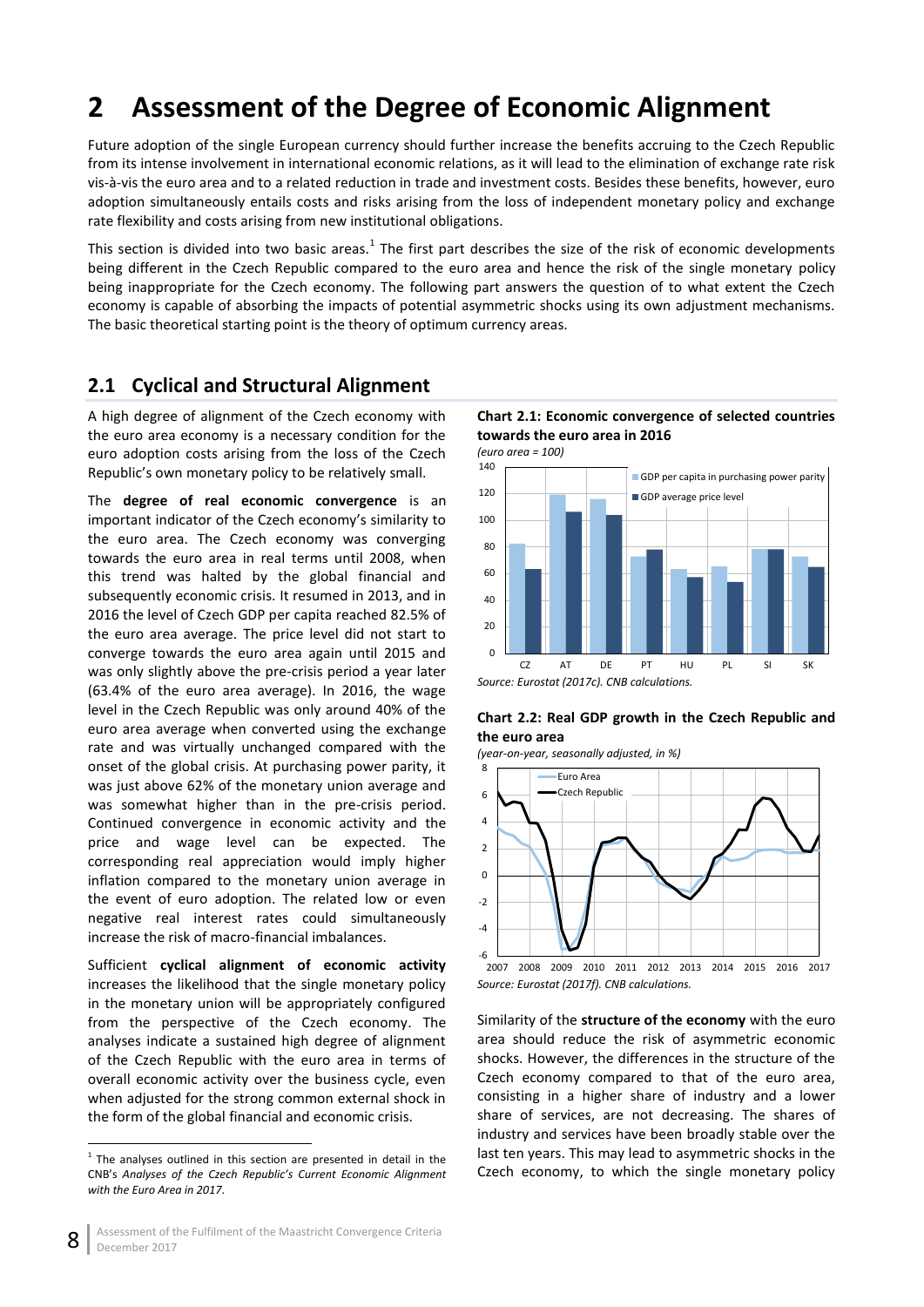would not be able to respond in full. Structural misalignment thus still poses a risk as regards euro adoption.

<span id="page-14-0"></span>**Chart 2.3: Sectoral structure of the economy in 2016** *(in % of gross value added)*



*Note: The sectors are broken down by NACE classification: A: agriculture, forestry and fishing; B–F: industry and construction; G–L: services (trade, transport, ICT, financial intermediation, real estate services); M–U: other services.*

*Source: Eurostat (2017g). CNB calculations.*

Smooth euro area entry should be preceded by gradual and fundamental-based **nominal interest rate convergence**, which will leave no room for a one-off shock associated with euro adoption. The difference between Czech and euro area market interest rates has long been very small. The risk of the said one-off shock upon euro adoption is thus low. Moreover, financial markets view the Czech Republic's government debt as sustainable.

The **exchange rate** of the koruna against the euro has been affected in recent years by the CNB's use of the exchange rate as an additional instrument for easing monetary policy from November 2013 until April 2017. The volatility of the koruna-euro rate showed temporary increases in the periods around the introduction of and the exit from the exchange rate commitment. However, it remains relatively low and stable in the long run, which is a favourable factor in terms of euro adoption. The correlation between the koruna-dollar and eurodollar exchange rates is relatively high and stable. The Czech currency therefore reacts to changes in the environment outside the euro area similarly to the euro. This indicates a high degree of alignment. The outlook for the average rate of equilibrium real (and de facto nominal) appreciation of the Czech koruna for the following five years is estimated at 0.4%–2.7%.

The Czech economy's strong **trade and ownership links** with the euro area creates potential for large benefits stemming from the elimination of exchange rate risk and from transaction cost savings. The euro area is the destination for about two-thirds of Czech exports and the source of about 60% of Czech imports.

<span id="page-14-1"></span>**Chart 2.4: Shares of exports to the euro area and shares of imports from the euro area in 2017 H1** *(in % of total exports and imports)*



The share of intra-industry trade is also relatively high. The intensity of the Czech Republic's foreign trade with the euro area has thus long been one of the most significant arguments for joining the euro area. The Czech economy's intensive ownership integration with the euro area, as represented by a high level of FDI from the euro area, also increases the probability of economic alignment with the monetary union economy, thus reducing the risk of asymmetric shocks if the euro were to be adopted.

The **financial sector** in the Czech Republic is still significantly smaller than that in the euro area, and the gap widened further in 2016. However, the depth of financial intermediation in the euro area should not be regarded as a target, as an excessively large financial sector can represent a source of risks. The smaller depth of financial intermediation in the Czech Republic is due to lower private sector debt. However, given the loan growth in the domestic economy and ongoing private sector deleveraging in some euro area countries, convergence towards the euro area can be expected to renew in this area.

A similar **structure of the financial assets and liabilities of key sectors** of individual economies is a key condition for the single monetary policy to have a symmetric effect and for the transmission mechanism to function. The structure of the financial balance sheet of Czech non-financial corporations continues to differ somewhat from that of euro area firms, the main persisting difference being a lower loan-to-GDP ratio in the Czech Republic. The net creditor position of the Czech household sector is about half that in the euro area. There are also persisting differences in the structure of households' balance sheets. In particular, the debt ratio is half that in the euro area, and on the asset side there is a higher ratio of the liquid component of the portfolio at the expense of the investment component. There are also differences in the preferences of European and Czech households as regards the use of specific financial instruments as part of the investment component of assets. These differences may give rise to an asymmetric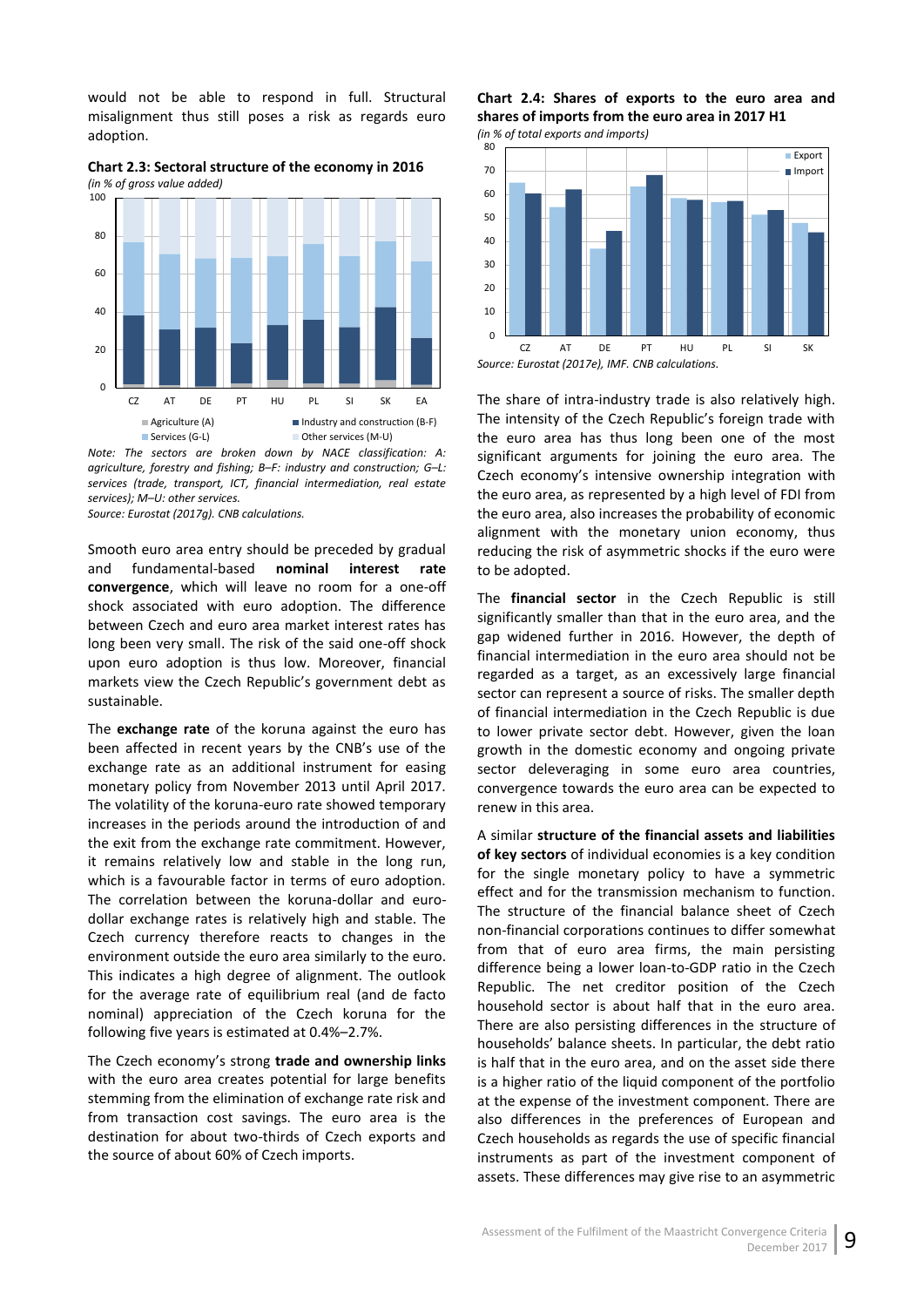effect of monetary policy, as they may lead to weaker monetary policy transmission in the Czech Republic than in the euro area.

A similar function of the **interest rate channel of monetary policy transmission** across the countries of the monetary union is a prerequisite for successful functioning of the single monetary policy. Client interest rates remain heterogeneous in the euro area itself. This represents one of the main challenges to ensuring that the single monetary policy has a symmetric effect. The spread between client rates on loans to non-financial corporations and the overnight interbank rate in the Czech Republic is slightly lower than that in the euro area and also differs in structure. The correlation between client rates on loans to non-financial corporations and market rates in the Czech Republic is strong and comparable with that in the other countries under review. As regards loans for house purchase, the fixation structure in the Czech Republic converged towards that in Germany and the euro area as a whole. The pass-through of changes in financial market interest rates to client rates in the Czech Republic thus does not differ greatly from that in the euro area and represents no barrier to future euro adoption.

Differences in the speed at which inflation returns to equilibrium after a shock can result in the single monetary policy having different impacts in the individual countries of the monetary union. **Inflation persistence** in the Czech Republic is one of the lowest among the countries under comparison and thus poses no risk as regards future euro adoption.

The results of the analysis of **alignment of financial markets** (the money, foreign exchange, government bond and stock markets) still rank the Czech Republic among the countries with a higher degree of alignment with the euro area. Moreover, the alignment of the individual segments of the Czech financial market has been gradually increasing since 2009.

The degree of **euroisation** in the Czech Republic is gradually rising, but remains relatively low. The use of the euro in the Czech economy is rising in non-financial corporations, while remaining very low in the household sector. The gradual growth in euroisation in the corporate sector is associated with the export orientation of Czech firms and the openness of the economy. This trend was intensified by a surge in demand for euro-denominated loans while the CNB's exchange rate commitment was in place (especially towards the end of the commitment). Firms took out such loans as an exchange rate hedge on expectations that the koruna would appreciate after the commitment ended.

## <span id="page-15-0"></span>**2.2 Adjustment Mechanisms**

If set correctly, **fiscal policy** – like monetary policy – should have a countercyclical effect and thus be a stabilising element for the economy. Otherwise it becomes a source of shocks and deepening macroeconomic imbalances. The closer the structural part of the general government balance is to zero and the lower is the general government debt, the more room there will be at a time of economic downturn for automatic stabilisers to function and countercyclical discretionary measures to be implemented. Czech budget policy had the desirable countercyclical nature in 2009, when government anti-crisis measures were adopted. By contrast, the fiscal consolidation launched in 2010 significantly reduced the budget deficits, albeit at the cost of procyclical restrictive fiscal policy and an economic downturn in 2012 and 2013. In 2014–2015, it contributed to a recovery of the economy and to higher growth, mainly by means of investment co-financed by EU funds. Nevertheless, the domestic fiscal position has been improving again since 2014, to the point where a structural general government surplus was achieved in 2016. This is a precondition for fiscal policy to be ready to fulfil its macroeconomic stabilisation role effectively after the loss of independent monetary policy associated with euro adoption.

The Czech Republic's total **general government debt** is low compared to that of many EU countries and to the

euro area average. However, coping with population ageing, especially in the pension system and the health and long-term care system, will be of key importance for sustainability. A risk is also posed by the relatively high share of mandatory expenditures, which are timeconsuming and politically challenging to change and limit the room for discretionary policy measures. Although the Czech Republic's preparedness to enter the euro area has improved significantly in this respect, among other things through the enactment of budgetary responsibility laws, fiscal space and the effectiveness of adjustment mechanisms, especially in the long term, remain an area that needs attention.

The **labour market** is another important mechanism through which the economy can cope with asymmetric shocks in the absence of independent monetary policy. The flexibility of the Czech labour market has increased in response to the previous economic crisis, especially in the area of use of shorter working hours. Owing to greater use of shorter working hours and increases in the retirement age, the rate of economic activity has also been rising in recent years. The long-term unemployment rate is also showing a positive trend, being one of the lowest among the countries under comparison. Nevertheless, the Czech Republic constantly displays medium-high regional differences in unemployment rates. Minor problems persist in the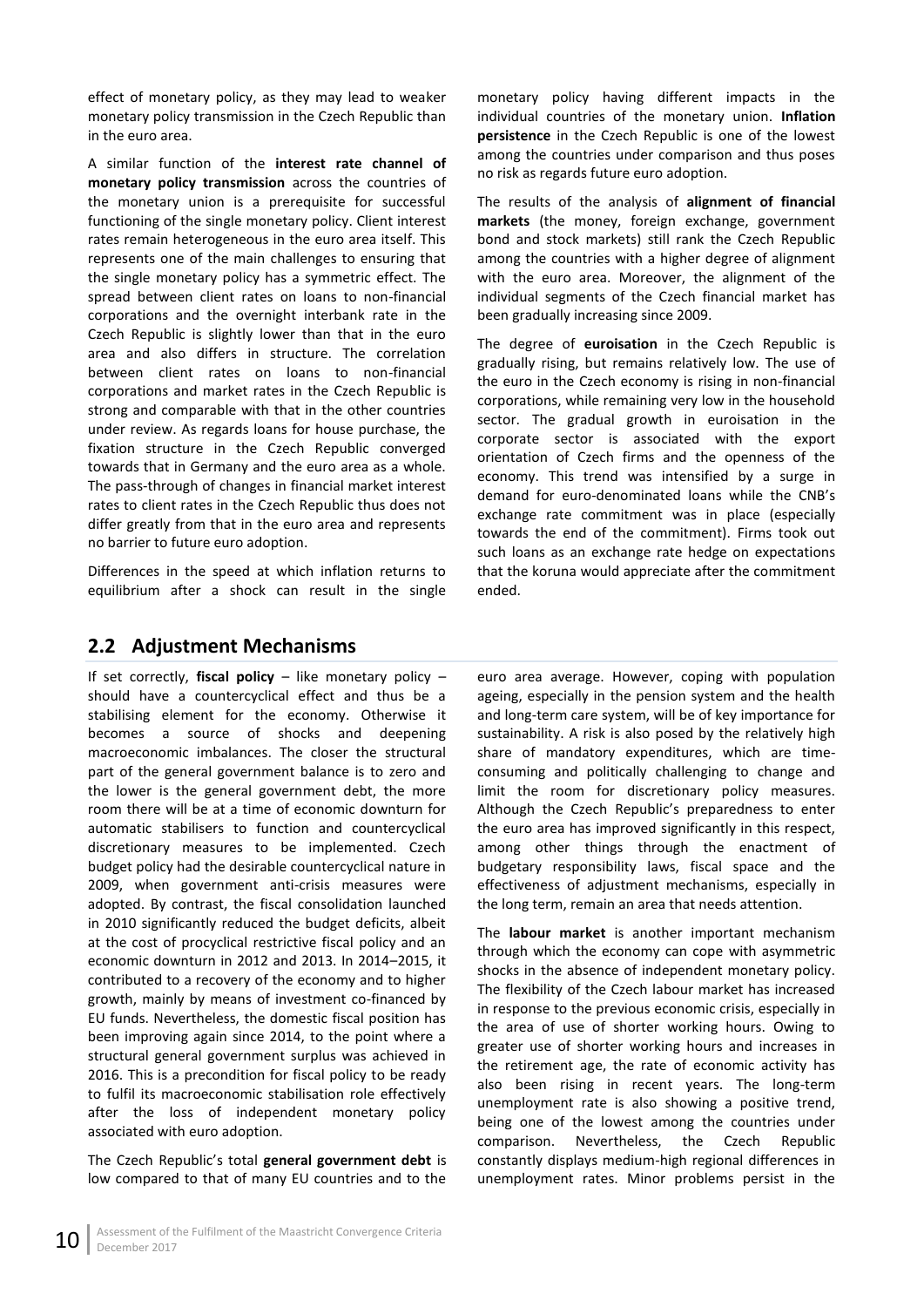areas of unemployment and internal labour market flexibility, especially as regards labour mobility, which remains significantly lower than in advanced European countries. This limits the ability of the economy to adjust flexibly to asymmetric shocks.

<span id="page-16-0"></span>**Chart 2.5: Long-term unemployment rates** *(in %)*



*Source: Eurostat (2017h).*

The functioning of the labour market as an adjustment mechanism is significantly affected by its **institutional rules**. One such rule is the minimum wage, whose ratio to the average wage has been rising gradually in the Czech Republic in recent years in line with the government's 2013 Programme Declaration. Until recently, the ratio of the minimum wage to the average wage was one of the lowest among the countries under comparison. However, it is currently converging to the other countries from below. A further sizeable increase in the minimum and guaranteed wage could start to disrupt labour market flexibility. Overall labour taxation in the Czech Republic is relatively high and has risen slightly further in the last year. Implicit labour taxation, which expresses the real tax burden as it includes health

<span id="page-16-2"></span>

The Czech Republic's position in the area of **product market flexibility** worsened slightly compared to the previous year with respect to the number of administrative and regulatory barriers and is roughly in the middle of the countries under comparison. **Chart 2.6: Components of labour taxation in 2016**

reflecting a marked expansion of the economy.

<span id="page-16-1"></span>

and social insurance, is also relatively high. The recent changes in the configuration of taxes and benefits are generally reducing the incentive to work. Last year, however, they were outweighed by growth in wages

The Czech Republic's ranking as regards barriers to growth and competitiveness has improved slightly since 2007. The chart below shows that its score for basic factors affecting economic growth is relatively good, but quality of institutions, including enforceability of law, remains a weakness; the pace of innovation and labour market efficiency have not improved either. These shortcomings in the business environment reduce product market flexibility.



*Note: The Global Competitiveness Index evaluates countries' competitiveness by means of scores in 12 pillars grouped into three categories (basic requirements, innovation and efficiency). The index takes values in the range of 1–7, with a higher index value meaning higher competitiveness. Source: World Economic Forum (2017).*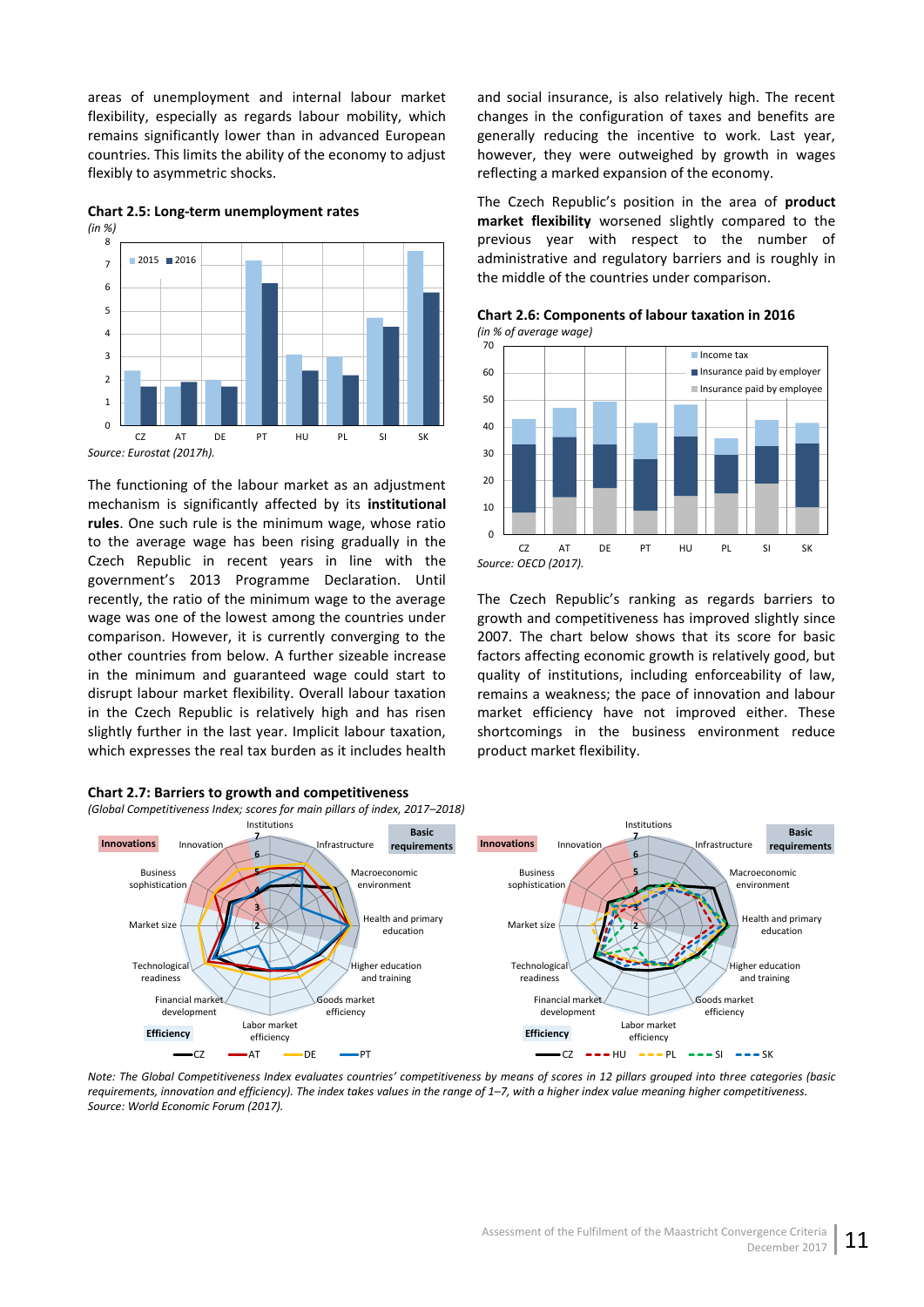The **condition of the financial sector** of an economy plays an important role in its ability to absorb economic shocks. The resilience of the Czech banking sector to adverse shocks is high by international comparison. An excess of loans over deposits and low private sector indebtedness by international comparison preserve room for banks to further expand their lending while maintaining sufficiently high liquid assets. The link of domestic banks to the euro area banking sector is due mainly to the foreign ownership structure of the domestic banking sector. The biggest risk to the Czech banking sector at the moment is that of a continued spiral between property prices and property purchase loans.

### <span id="page-17-0"></span>**Chart 2.8: Overall capital ratios**

*(in %)*



*Note: The capital ratio is the ratio of a bank's capital to its riskweighted assets. It thus expresses the bank's financial strength and measures its ability to cover any future losses with capital. Source: IMF (2017).*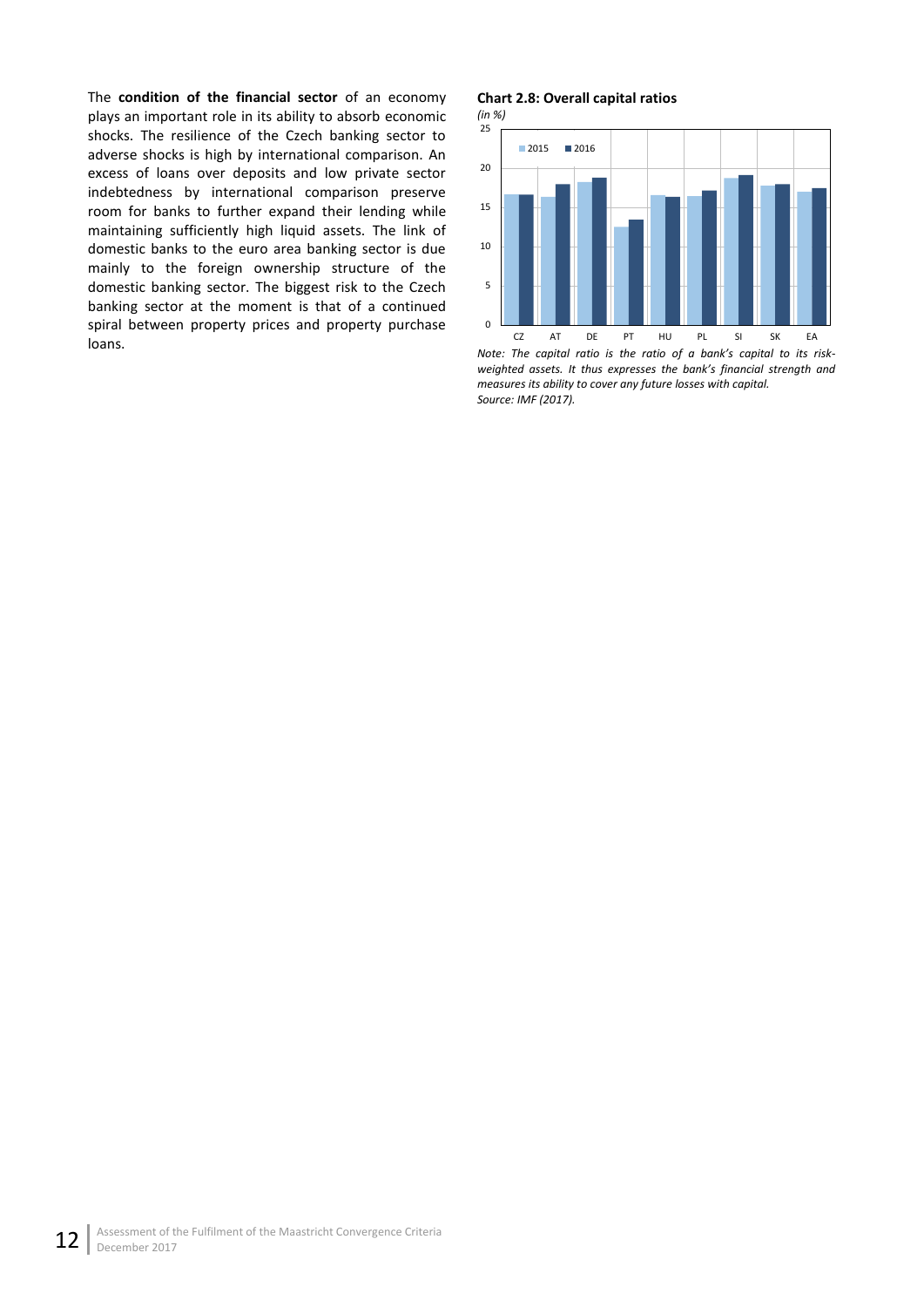# <span id="page-18-0"></span>**3 Situation in the Euro Area and Newly Arising Obligations for Accession Countries**

The economic situation in the euro area has stabilised after the financial and economic crisis and economic growth is gradually gaining momentum. However, developments remain mixed across countries. In many countries, a stronger economic recovery is being hampered by structural problems, labour market rigidity, loss of competitiveness, sluggish investment growth or high public and private sector debt.

Since the Czech Republic joined the EU, many institutional reforms have been implemented at EU level to enhance the stability of the union. Further potential obligations may arise from the process of deepening of the EU, especially the economic and monetary union. These obligations must be taken into consideration when deciding on euro area entry.

## <span id="page-18-1"></span>**3.1 Situation in the Euro Area**

Economic alignment of euro area countries is essential to the smooth functioning of the monetary union. Persisting differences in economic level are reducing the effectiveness of the single monetary policy, even though some external and internal imbalances have narrowed owing to a stricter regulatory framework.

Although the situation in Greece has calmed quite a bit and rating agencies have improved their long-term ratings of its liabilities, its problems cannot be regarded as resolved yet.<sup>2</sup> The economic and political uncertainty throughout the EU was increased by the outcome of last year's Brexit referendum. The situation was further complicated by the result of general election in the UK in June this year and by the UK government's unclear position and negotiating strategy on the exit from the EU. Although the UK is not a euro area member state, it is the second largest EU economy. Given the persisting uncertainty and a whole range of still unknown factors, the impacts of Brexit cannot be quantified.

Contrary to the euro area founders' original expectations, the euro area countries have seen no major economic convergence, rise in economic growth or harmonisation of business cycles. Developments in economically weaker euro area countries have been mixed. The economic level of Ireland and the Baltic States relative to the euro area average has improved markedly since 2009, while that of the countries on the southern periphery (Greece, Cyprus, Spain, Italy and Portugal) has gone down since the onset of the crisis. Similarly, differences between the euro area countries are apparent on the labour market. Although labour market imbalances are gradually decreasing, in Greece and Spain the unemployment rates are still over 15% and even around 40% in the 15–24 age category. In Germany, by contrast, the unemployment rate has dropped below 4%.

 2 For example, the International Monetary Fund still rates the Greek government debt as unsustainable and has proposed a partial writeoff.

Differences in general government debt levels are also apparent. Debt ratios exceeded 100% of GDP in five euro area countries in 2016 (see Chart 3.1). The weighted average of the general government debt-to-GDP ratio in the euro area peaked at 92% in 2014 and fell slightly to a still very high 89.2% in 2016. The euro area general government deficit has been falling steadily since 2009, reaching 1.5% of GDP in 2016. In the same year, only six of the 19 euro area countries were below both the deficit and debt thresholds.

<span id="page-18-2"></span>



*Source: Eurostat (2017d).*

Economic growth in the euro area is gradually gaining momentum and is fairly broad-based across the member states. However, the main obstacles to faster economic growth are persisting systemic structural shortcomings, which have not been removed by the implementation of structural reforms, and Brexit-related political uncertainty. Geopolitical risks linked with the migration crisis are another adverse factor for economic growth.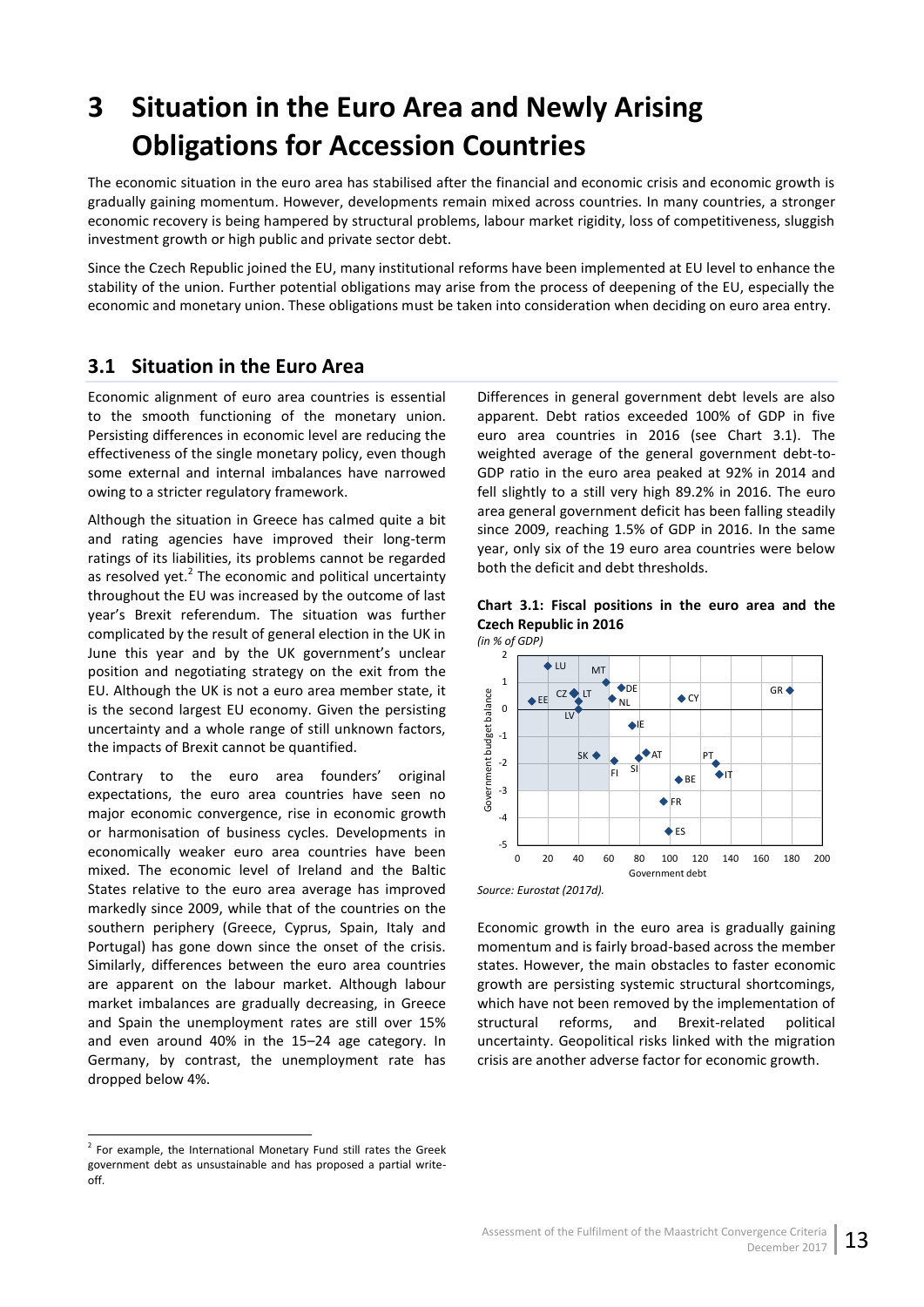## <span id="page-19-0"></span>**3.2 Institutional Developments in the EU and Newly Arising Obligations**

Since the Czech Republic joined the EU, many institutional reforms have been implemented at EU level to enhance the stability of and deepen the union. However, the process of institutional change is still not finished. In the Rome Declaration of March 2017, the **Member States confirmed their commitment to complete the economic and monetary union**. Additional potential institutional and financial obligations may thus arise for the Czech Republic from the submitted and possible future proposals. These must be taken into consideration when deciding on euro area entry.

A debate on further institutional change and newly arising obligations is currently ongoing on the basis of the *Reflection Paper on the Deepening of the Economic and Monetary Union* (EC, 2017b) published by the European Commission in May 2017. The paper follows up on the March 2017 *White Paper on the Future of Europe* (EC, 2017c), which contains possible scenarios for institutional change, and the *Five Presidents' Report* (EC, 2015a), which discusses deepening European integration in the economic, financial and fiscal areas and enhancing democratic accountability and legitimacy, especially in the euro area. The measures to complete the economic and monetary union are divided into several stages. In the first stage, measures were taken to strengthen the European semester, an independent advisory European Fiscal Board and Structural Reform Support Service were established and a recommendation on the establishment of independent national productivity boards was issued for euro area countries. In the ongoing debate on the deepening of the economic and monetary union, the **Commission President** (EC, 2017e) called for the establishment of a European minister of economy and finance and an instrument offering technical and financial assistance to non-euro area states. He also stressed the need to anchor the European Stability Mechanism in EU primary law and for a euro area budget line within the EU budget. The topic was also discussed by the **French President** (Elysee, 2017), who proposed a euro area budget, finance minister and parliament. The Commission is expected to submit legislative proposals in this area in December 2017. The deepening of the economic and monetary union will be discussed for the first time at the Euro Summit in December 2017.

Efforts continue to be directed at completing the **banking union**, where further steps have been proposed in the area of reducing and sharing risks in the financial sector. The Single Resolution Mechanism (SRM) became fully operational on 1 January 2016. The SRM includes the Single Resolution Fund, in respect of which the participating states agreed in December 2015 on temporary public funding as a last resort in the event of a lack of funds. Also related to the banking union is the

direct bank recapitalisation instrument contained in the European Stability Mechanism, for which EUR 60 billion has been earmarked. Proposals are being discussed to establish a European deposit insurance scheme and a joint fiscal backstop for the Single Resolution Fund aimed at providing the Fund with sufficient financial capacity in the event of very serious problems in the banking system. In the Czech Republic, the political debate on possible participation in the banking union before euro adoption is based on the regular update of the *Impact Study of Participation or Non-participation of the Czech Republic in the Banking Union*.

The **estimated financial costs** associated with the Czech Republic's hypothetical entry into the euro area, which arise mainly from participation in the banking union and the European Stability Mechanism and payment of the rest of the share in the subscribed capital of the ECB, are quantified in Appendix B.

The *White Paper on the Future of Europe* maps out possible institutional changes and presents five scenarios for the EU by 2025 to help steer the debate on the future of Europe. It contains no specific institutional proposals, but merely outlines a possible range of future forms of the EU. As regards economic policy, it works on the one hand with options of deepening cooperation and on the other with the possibility of limited integration focusing on cooperation within the single market. The scenario involving deeper cooperation between member states in all areas of integration takes the view that countries on their own are not well equipped enough to safeguard the stability of the union and that the current common policies are also insufficient. It therefore presents the option of sharing more resources and powers at the EU level. This would mean greater coordination of fiscal, social and taxation matters in the economic policy area, leading to financial, economic and fiscal union as envisioned in the *Five Presidents' Report*. More detailed possible measures in specific areas are contained in the follow-up *Reflection Paper on the Deepening of the Economic and Monetary Union*. However, their potential impact cannot be quantified until their precise specification is known.

Another possible scenario is a change in the institutional framework based on enhanced cooperation in the areas of social standards and taxation between states willing to implement specific solutions. As regards the scenarios under consideration, it is important for the Czech Republic as a non-euro area state that no distinction is made between euro area states and EU Member States with their own currencies if measures to strengthen economic and social convergence are implemented.

Intensive discussions on the documents are to be conducted in cooperation with the European Parliament, the governments and parliaments of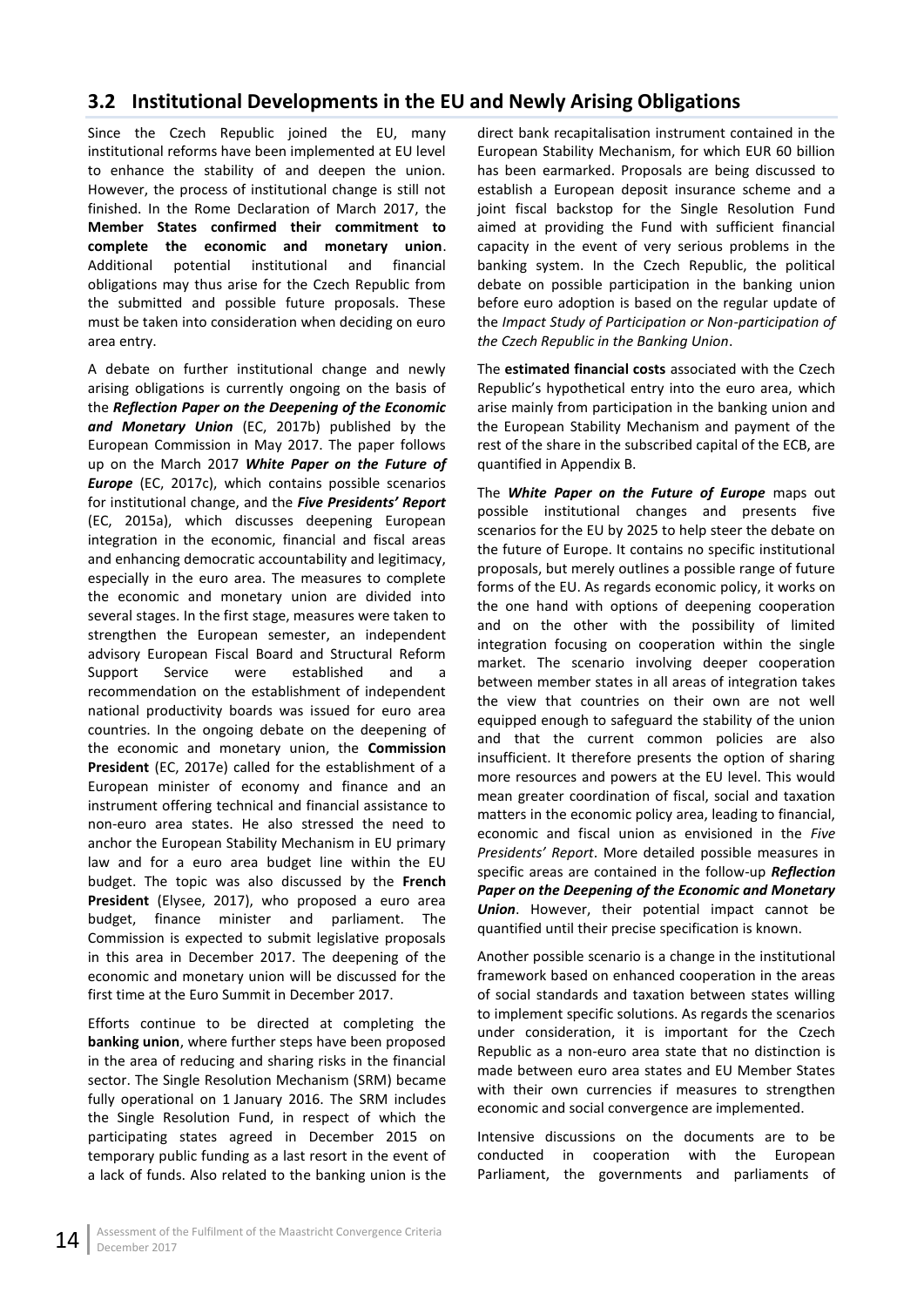Member States, local and regional governments and representatives of civil society so that the first conclusions can be made at the European Council meeting in December 2017 and their implementation can commence before the European Parliament elections in **June 2019**.

Convergence in a more integrated economic and fiscal union **can be achieved in various manners** entailing **various levels of obligations** for the Member States. The emphasis is on greater public finance accountability of the Member States on the one hand and greater financial solidarity on the other.

It is vital to find a combination of instruments that will lead to greater economic resilience and a better ability to react flexibly to economic shocks without generating

further economic and social imbalances. Given the specificities of the EU national economies, these general goals of the Reflection Paper can best be met by allowing the Member States to apply their own approaches while strengthening instruments leading to real and nominal convergence.

The Czech economy depends largely on international trade, and 80% of its total exports go to EU countries. It is therefore important that trading partners are resilient to economic shocks that could spill over to the Czech economy. Some euro area economies are still facing serious structural issues or only gradually fading impacts of the economic and debt crisis. The current institutional instruments have failed to eliminate these problems.

#### **Box: The Commission's Contributions to the Debate on the Completion of the Economic and Monetary Union**

The *Reflection Paper on the Deepening of the Economic and Monetary Union* (EC, 2017a) presents possible ways of increasing convergence while taking into account EU specifics. Specifically, it focuses on strengthening economic policy coordination, reinforcing links between national reforms considered in Council recommendations and EU funding, and creating a macroeconomic stabilisation function of the common budget. The Reflection Paper does not mention whether the measures under discussion should be introduced only in euro area countries or across the entire EU and leaves this discussion to the Member States, in line with the White Paper.

To achieve convergence, the Commission accentuates **strengthening economic policy coordination**, especially by linking the role of compliance with specific Council recommendations and the implementation of reforms. Technical assistance support measures for the implementation of structural reforms should be deepened by June 2019. The adoption of binding standards, such as in the areas of tax and benefit systems, combined with minimum social standards based on the European Pillar of Social Rights, as presented in the Five Presidents' Report, would also have a potential fiscal impact. The enactment of binding standards would probably require the unanimous agreement of the Council and potentially also a change in primary law.

Under the current distribution of powers in the EU, structural reforms leading to convergence must be initiated primarily by Member States. Most reforms are costly in the short term or may reduce standards of living in some groups of the population. This discourages national governments from implementing them. The Reflection Paper discusses the option of **reinforcing links between national reforms and existing EU funding**. Until June 2019, the discussion on the proposed institutional changes is to focus on the possibility of providing technical support for reforms and strengthening the link between reforms and the priorities of the euro area and compliance with specific Council recommendations. According to the Commission paper, a special fund could be established by 2025 to create incentives for the implementation of national reforms. The reforms could also be cofinanced to some extent from the European Structural and Investment Funds. This debate will be closely linked to the EU budget reform options based on the *Reflection Paper on the Future of EU Finances* (EC, 2017c).

Providing financial support for national reforms may, for example, drain resources from EU funds or give rise to a need to increase states' supranational contributions. The financial impact on the Czech Republic would depend on the manner of financing such reforms and the criteria for obtaining support for them. If support for national reforms is to be co-financed in countries with serious structural problems, a negative financial impact can be expected on the position of the Czech Republic vis-à-vis the EU budget, as the Czech Republic's relative position is quite good in this respect.

The Commission is also considering **establishing a macroeconomic stabilisation function in the euro area**. The stabilisation function discussed in the Five Presidents' Report would use fiscal transfers to help the participating states cope with an economic shock. It would complement the national budget stabilisers in the event of asymmetric shocks and it would allow running smoother fiscal policies in euro area countries in the event of symmetric shocks if monetary policy was unable to cope fully. In the ideal case, a macroeconomic stabilisation function, if established, could contribute to business cycle alignment. Given the current level of economic policy coordination and the approach to compliance with EU law, it is not clear whether the risks and potential costs for the Czech Republic would outweigh the benefits of this function.

The paper presents three options for a stabilisation function. The first – a **European Investment Protection Scheme** – would subsidise planned projects or activities in a recession so that investment projects could still be continued with a budget burdened by an economic shock. From the economic policy perspective, this option is insufficient for smoothing a shock because the investment protection scheme does not support the pursuit of countercyclical fiscal policy in the form of investment growth. It would only finance running and planned projects. Even the investment clause relating to compliance with the MTO has failed to support investment growth in recessions. However, the Commission paper does not mention that a country which is compliant with the fiscal rules and has sufficient potential fiscal capacity is able to continue financing its investment projects even in a recession. This concept would also largely duplicate the function of part of the structural funds and the Cohesion Fund,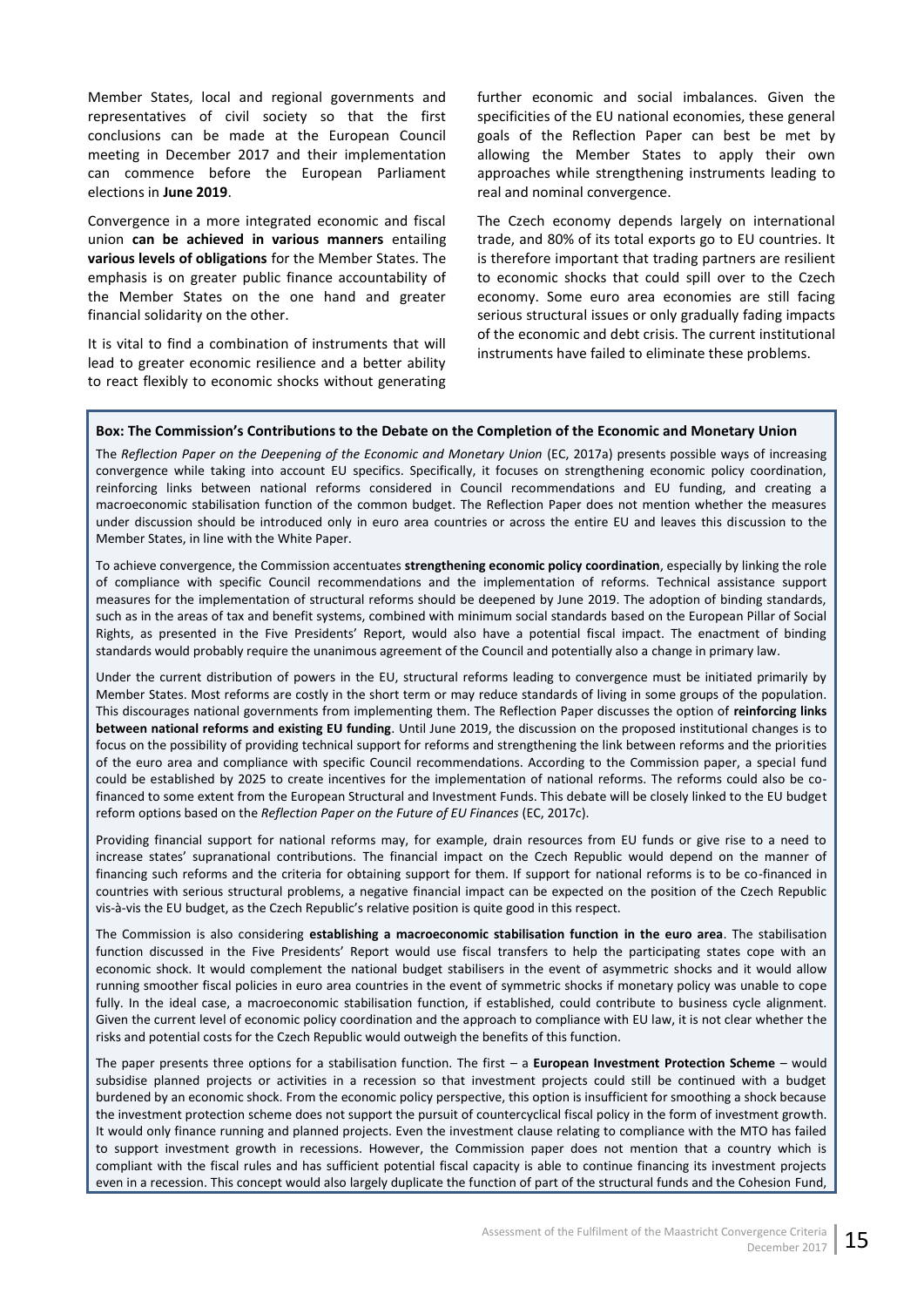which have been incapable of delivering sufficient convergence by supporting investment projects.

The second option for a stabilisation function is a **European Unemployment Reinsurance Scheme**, which would provide financial assistance to states only in the event of a sudden rise in unemployment. It is hard to imagine this system playing a major role in the stabilisation function if it only financed the cyclical component of unemployment. Given its current low unemployment, the Czech Republic would probably be only a donor of this scheme. As mentioned in the Reflection Paper, effective functioning of the unemployment reinsurance scheme would depend on adequate convergence of labour market policies. The MF CR believes that relatively strict harmonisation of unemployment insurance is necessary if fiscal transfer funds are to be used effectively, as is the case in the already functioning fiscal unions. Transfers to costly social systems may not be sufficient to smooth shocks and would just become a burden on the system.

The third option, **a rainy day fund**, would accumulate funds and disburse them on a discretionary basis to cushion shocks. The document does not mention the mode of use of the funds, so it is impossible to estimate the mechanism's potential costs and benefits for the Czech Republic. The mechanism would essentially duplicate the already implemented economic coordination instrument and increase moral hazard. The EU already has measures such as the MTO in place to ensure an increase in fiscal capacity for worse times. If they comply with those measures, the Member States should be able to create reserves themselves.

The establishment of a macroeconomic stabilisation function is a hotly debated and potentially problematic project, as it would probably be built on financial solidarity in an effort to minimise moral hazard. **Moral hazard** in the drawdown of funds should be reduced by means of a wider economic supervision framework, primarily involving compliance with EU fiscal rules and the implementation of structural policies leading to greater convergence. Compliance with the rules should enable the Member States to boost their fiscal capacity and thereby increase their ability to cope with shocks without the aid of a macroeconomic stabilisation function.

According to the Reflection Paper, **avoiding permanent transfers** should be another principle in addition to minimising moral hazard. This principle is important for establishing a fiscally sustainable stabilisation function.

The potential costs will be probably be the most important factor for the Czech Republic when deciding on participation in a macroeconomic stabilisation function, if established. If the function was to help smooth economic shocks, it would need a stable revenue stream and a higher budget than the current EU budget can offer. One option mentioned by the Reflection Paper is the establishment of a new instrument to finance the specific goals of the macroeconomic stabilisation function. Contributions based on a share of GDP or a share of VAT, or revenues from excises, levies or corporate taxes, could be used as sources of financing. The redistribution function of the mechanism and different tax and benefit rates would have to be considered when deciding on the source of financing.

If the current structure and sources of budget financing remained the same, an additional contribution to a macroeconomic stabilisation function amounting to, say, 1% of national GDP would represent a fairly significant burden on public budgets. Yet such a budget would probably be insufficient to fulfil the stabilisation function. Without a change to primary law, the stabilisation function would not be able borrow in the financial market and would have to rely on contributions from the participating states. For the Czech Republic as a country with relatively favourable macroeconomic indicators and sufficient fiscal capacity, the decision on participation in this function, if established, would probably be based on financial solidarity between it and the participating states.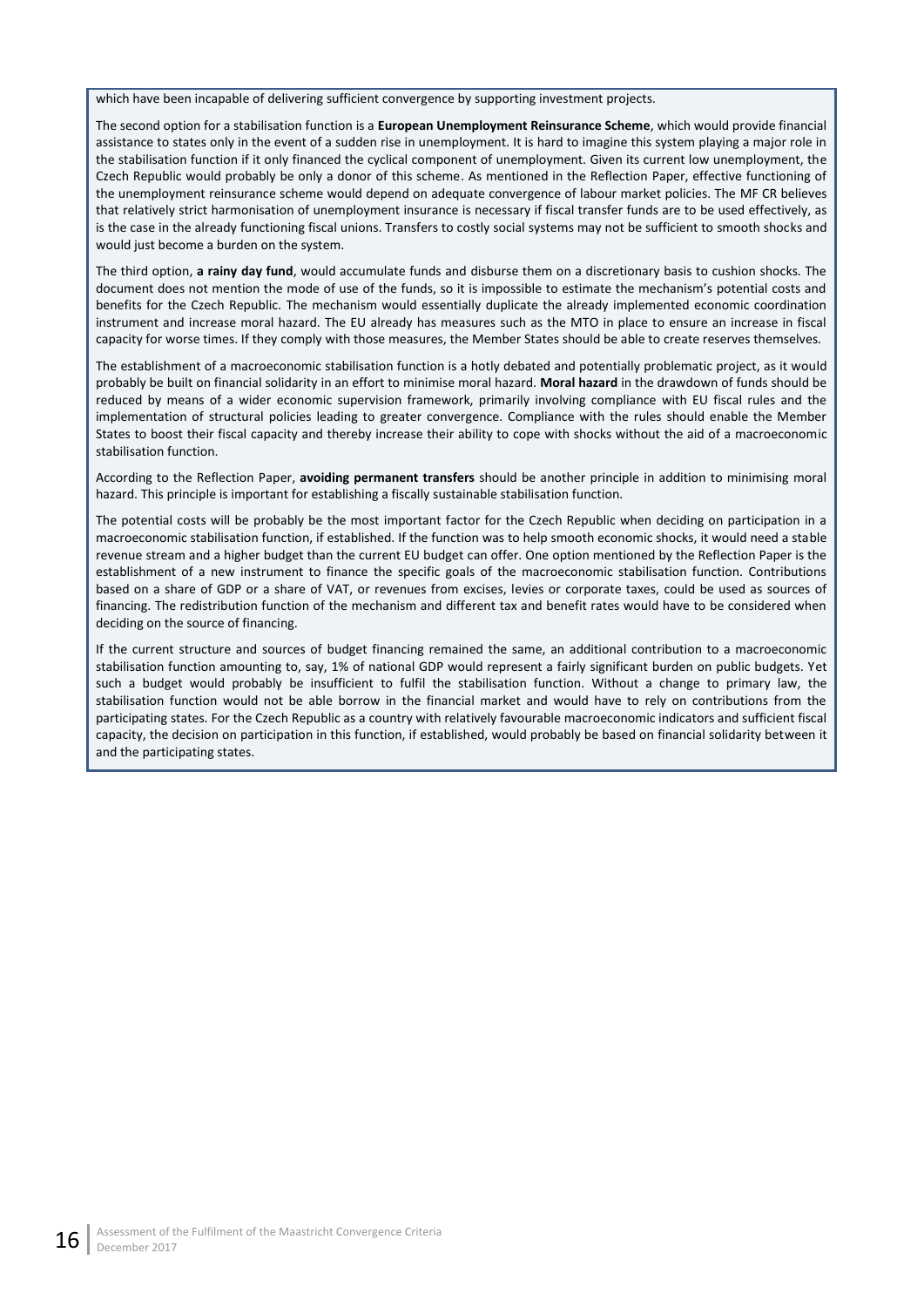# <span id="page-22-0"></span>**References**

- Act concerning the conditions of accession of the Czech Republic, the Republic of Estonia, the Republic of Cyprus, the Republic of Latvia, the Republic of Lithuania, the Republic of Hungary, the Republic of Malta, the Republic of Poland, the Republic of Slovenia and the Slovak Republic and the adjustments to the Treaties on which the European Union is founded. OJ L236, 23/9/2003, p. 33 [cited 18/9/2017], <http://www.ecb.europa.eu/ecb/legal/pdf/l\_23620030923en00330049.pdf>.
- Agreement on the transfer and mutualisation of contributions to the Single Resolution Fund [cited 18/9/2017], <http://register.consilium.europa.eu/doc/srv?l=EN&f=ST%208457%202014%20INIT>.
- CNB (2017a): Analyses of the Czech Republic's Current Economic Alignment with the Euro Area. Prague, Czech National Bank, December 2017 [cited 18/9/2017], to be published in December 2017.
- CNB (2017b): Selected Exchange Rates. Prague, Czech National Bank, August 2017 [cited 1/9/2017], <http://www.cnb.cz/en/financial\_markets/foreign\_exchange\_market/exchange\_rate\_fixing/selected\_form.jsp>.
- CNB (2017c): Convergence Criteria. Prague, Czech National Bank, September 2017 [cited 18/9/2017], <http://www.cnb.cz/en/about\_cnb/international\_relations/cr\_eu\_integration/eu\_integrace\_04.html>.
- Consolidated versions of the Treaty on European Union and the Treaty on the Functioning of the European Union. Doc. No. 6655/8/08 REV 8, 30/1/2015 [cited 18/9/2017], <http://data.consilium.europa.eu/doc/document/ST-6655-2008-REV-8/en/pdf>.
- CZSO (2017): Notification of government deficit and debt Prague, Czech Statistical Office, October 2017 [cited 18/9/2017], <https://www.czso.cz/csu/czso/ari/notification-of-government-deficit-and-debt-2015\_4>.
- Directive 2014/59/EU of the European Parliament and of the Council of 15 May 2014 establishing a framework for the recovery and resolution of credit institutions and investment firms and amending Council Directive 82/891/EEC, and Directives 2001/24/EC, 2002/47/EC, 2004/25/EC, 2005/56/EC, 2007/36/EC, 2011/35/EU, 2012/30/EU and 2013/36/EU, and Regulations (EU) No 1093/2010 and (EU) No 648/2012, of the European Parliament and of the Council. OJ L 173, 12/6/2014, pp. 190–347 [cited 18/9/2017], <http://eur-lex.europa.eu/legalcontent/EN/TXT/PDF/?uri=CELEX:32014L0059&from=EN>.
- EC (2013): Alert Mechanism Report 2014. Brussels, European Commission, 13/11/2013 [cited 18/9/2017], <https://ec.europa.eu/info/business-economy-euro/economic-and-fiscal-policy-coordination/eu-economicgovernance-monitoring-prevention-correction/macroeconomic-imbalance-procedure/alert-mechanism-report\_en>.
- EC (2015a): Five Presidents' Report sets out plan for strengthening Europe's Economic and Monetary Union as of 1 July 2015. Brussels, European Commission, June 2015 [cited 18/9/2017], <http://europa.eu/rapid/press-release\_IP-15-5240\_en.htm>.
- EC (2015b): Alert Mechanism Report 2015. Brussels, European Commission, 28/11/2014 [cited 18/9/2017], <https://ec.europa.eu/info/business-economy-euro/economic-and-fiscal-policy-coordination/eu-economicgovernance-monitoring-prevention-correction/macroeconomic-imbalance-procedure/alert-mechanismreport\_en>.
- EC (2016): Convergence Report 2016. Brussels, European Commission, June 2016 [cited 18/9/2017], <http://ec.europa.eu/economy\_finance/publications/eeip/ip026\_en.htm>.
- EC (2017a): Macroeconomic Imbalance Procedure 2017. Brussels, European Commission, June 2017 [cited 18/9/2017], <http://ec.europa.eu/economy\_finance/economic\_governance/macroeconomic\_imbalance\_procedure/index\_ en.htm>.
- EC (2017b): Reflection paper on the deepening of the economic and monetary union. Brussels, European Commission, May 2017 [cited 9/9/2017], <https://ec.europa.eu/commission/publications/reflection-paper-deepeningeconomic-and-monetary-union\_en>.
- EC (2017c): White paper on the future of Europe and the way forward. Brussels, European Commission, March 2017 [cited 9/9/2017], <https://ec.europa.eu/commission/white-paper-future-europe-reflections-and-scenarioseu27\_en>.
- EC (2017d): Reflection paper on the future of EU finances. Brussels, European Commission, June 2017 [cited 9/9/2017], <https://ec.europa.eu/commission/publications/reflection-paper-future-eu-finances\_en>.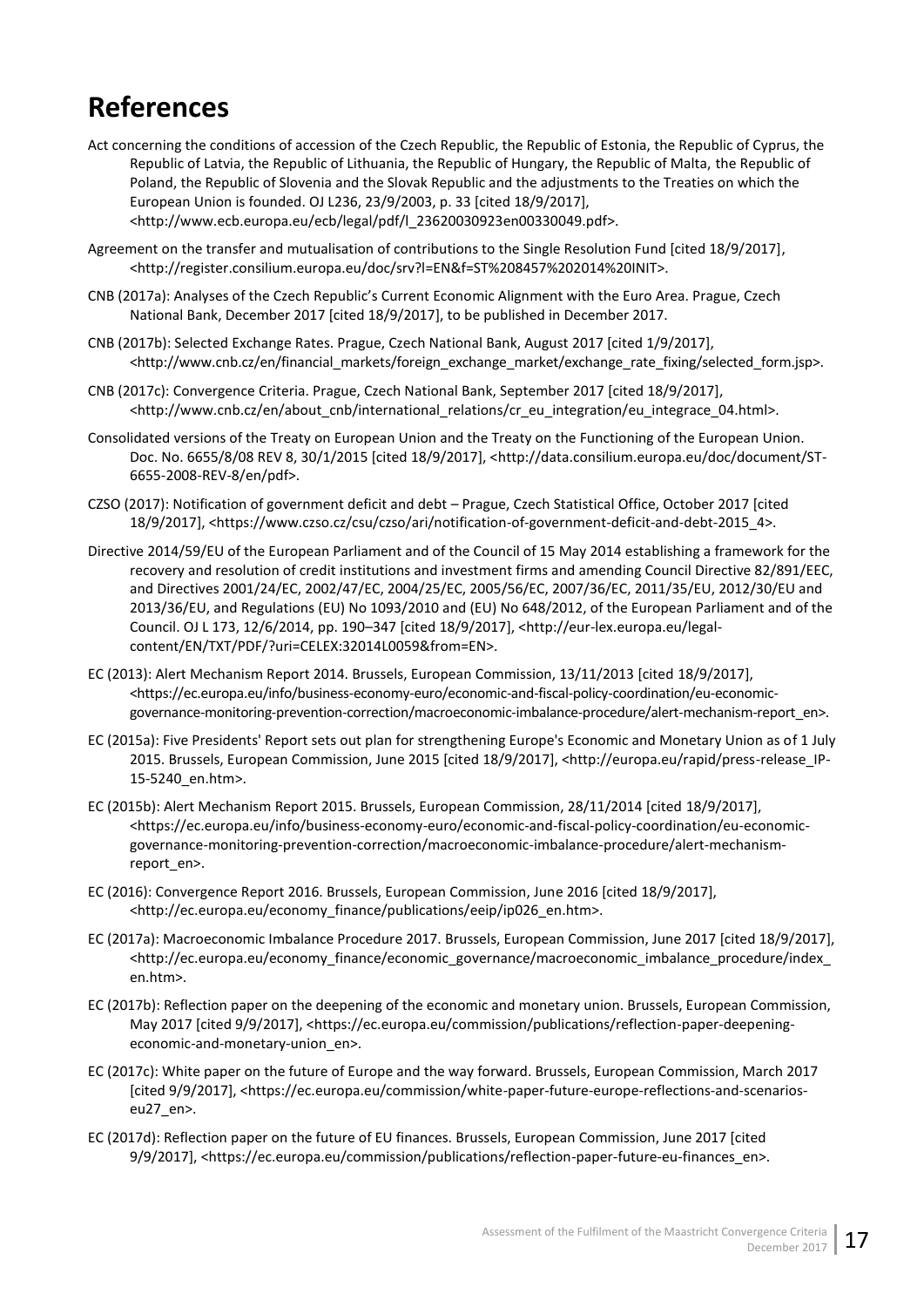- EC (2017e): State of the Union 2017. Brussels, European Commission, September 2017 [cited 12/10/2017], [<https://ec.europa.eu/commission/state-union-2017\\_en>](https://ec.europa.eu/commission/state-union-2017_en).
- ECB (1996): Progress towards Convergence. Frankfurt am Main, European Central Bank, November 2004 [cited 18/9/2017], <http://www.ecb.europa.eu/pub/convergence/html/index.en.html>.
- ECB (2013): Decision of the ECB of 30 August 2013 on the paying-up of the ECB's capital by the non-euro area national central banks (ECB/2013/31), OJ L 16, 21.1.2014, p. 63. Frankfurt am Main, European Central Bank, August 2013, [cited 30/8/2013], <https://www.ecb.europa.eu/ecb/legal/1001/1010/html/act\_12835\_amend.en.html>.
- ECB (2014): Regulation (EU) No 1163/2014 of the European Central Bank of 22 October 2014 on supervisory fees (ECB/2014/41), OJ L 311, 31/10/2014, pp. 23–31, [cited 18/9/2017], <http://eur-lex.europa.eu/legalcontent/EN/TXT/PDF/?uri=OJ:JOL\_2014\_311\_R\_0006&from=EN>
- ECB (2016): Convergence Report 2016. Frankfurt am Main, European Central Bank, June 2016 [cited 18/9/2017], <http://www.ecb.europa.eu/pub/convergence/html/index.en.html>.
- Elysee (2017): Initiative for Europe A Sovereign, United, Democratic Europe. Paris, Elysee Palace, September 2017 [cited 12/10/2017], <http://www.elysee.fr/assets/Initiative-for-Europe-a-sovereign-united-democratic-Europe-Emmanuel-Macron.pdf>.
- EU Council Conclusions of 17/6/2016 on a roadmap to complete the Banking Union. Council of the EU, June 2016 [cited 18/9/2016], <www.consilium.europa.eu/media/22927/st10324en16v2.pdf>.
- European Council (2012): European Council conclusions (13/14 December 2012), doc. No. EUCO 205/12, 14/12/2012. Brussels, European Commission [cited 18/9/2017], <http://www.consilium.europa.eu/media/21325/eucoannualreport-updated-2012-en.pdf>.
- European Parliament and EU Council (2013): Regulation (EU) No 473/2013 of the European Parliament and of the Council of 21 May 2013 on common provisions for monitoring and assessing draft budgetary plans and ensuring the correction of excessive deficit of the Member States in the euro area. OJ L 140, 27/5/2013, p. 11. Brussels, European Parliament and EU Council, May 2013 [cited 18/9/2017], <http://eur-lex.europa.eu/legalcontent/EN/TXT/PDF/?uri=CELEX:32013R0473&from=EN>.
- Eurostat (2017a): EMU Harmonised Index of Consumer Prices. Luxembourg, Eurostat, August 2016 [cited 18/9/2017], <http://appsso.eurostat.ec.europa.eu/nui/show.do?dataset=prc\_hicp\_mv12r&lang=en>.
- Eurostat (2017b): EMU convergence criterion series monthly data (convergence criterion bond yields). Luxembourg, Eurostat, August 2017 [cited 18/9/2017], <http://appsso.eurostat.ec.europa.eu/nui/show.do?dataset=irt\_lt\_mcby\_m&lang=en>.
- Eurostat (2017c): GDP per capita, consumption per capita and price level indices. Luxembourg, Eurostat, September 2017 [cited 18/9/2017], <http://ec.europa.eu/eurostat/statisticsexplained/index.php/GDP\_per\_capita, consumption\_per\_capita\_and\_price\_level\_indices>.
- Eurostat (2017d): Government deficit and debt. Luxembourg, Eurostat, August 2017 [cited 18/9/2017], [<http://ec.europa.eu/eurostat/web/government-finance-statistics/data/main-tables>](http://ec.europa.eu/eurostat/web/government-finance-statistics/data/main-tables).
- Eurostat (2017e): Member States (EU28) trade by BEC product group since 1999. Luxembourg, Eurostat, September 2017 [cited 18/9/2017],

<http://appsso.eurostat.ec.europa.eu/nui/show.do?dataset=ext\_st\_28msbec&lang=en>.

- Eurostat (2017f): Real GDP per capita, growth rate and totals. Luxembourg, Eurostat, August 2017 [cited 18/9/2017], <http://ec.europa.eu/eurostat/tgm/table.do?tab=table&init=1&plugin=1&pcode=tsdec100&language=en>.
- Eurostat (2017g): GDP and main components (output, expenditure and income). Luxembourg, Eurostat, September 2017 [cited 18/9/2017], <http://ec.europa.eu/eurostat/en/web/products-datasets/-/NAMQ\_10\_GDP>.
- Eurostat (2017h): Long-term unemployment by sex annual average, %. Luxembourg, Eurostat, August 2017 [cited 18/9/2017], < http://ec.europa.eu/eurostat/data/database?node\_code=tsdsc330>.
- IMF (2017): Financial Soundness Indicators, Washington, D.C., IMF, March 2017 [cited 31/10/2017], <http://data.imf.org/?sk=51B096FA-2CD2-40C2-8D09-0699CC1764DA>.
- MF CR (2013a): The Czech Republic's Updated Euro-area Accession Strategy. Prague, Ministry of Finance of the Czech Republic, December 2007 [cited 18/9/2017], <http://www.zavedenieura.cz/en/documents/euro-areaaccession-strategy>.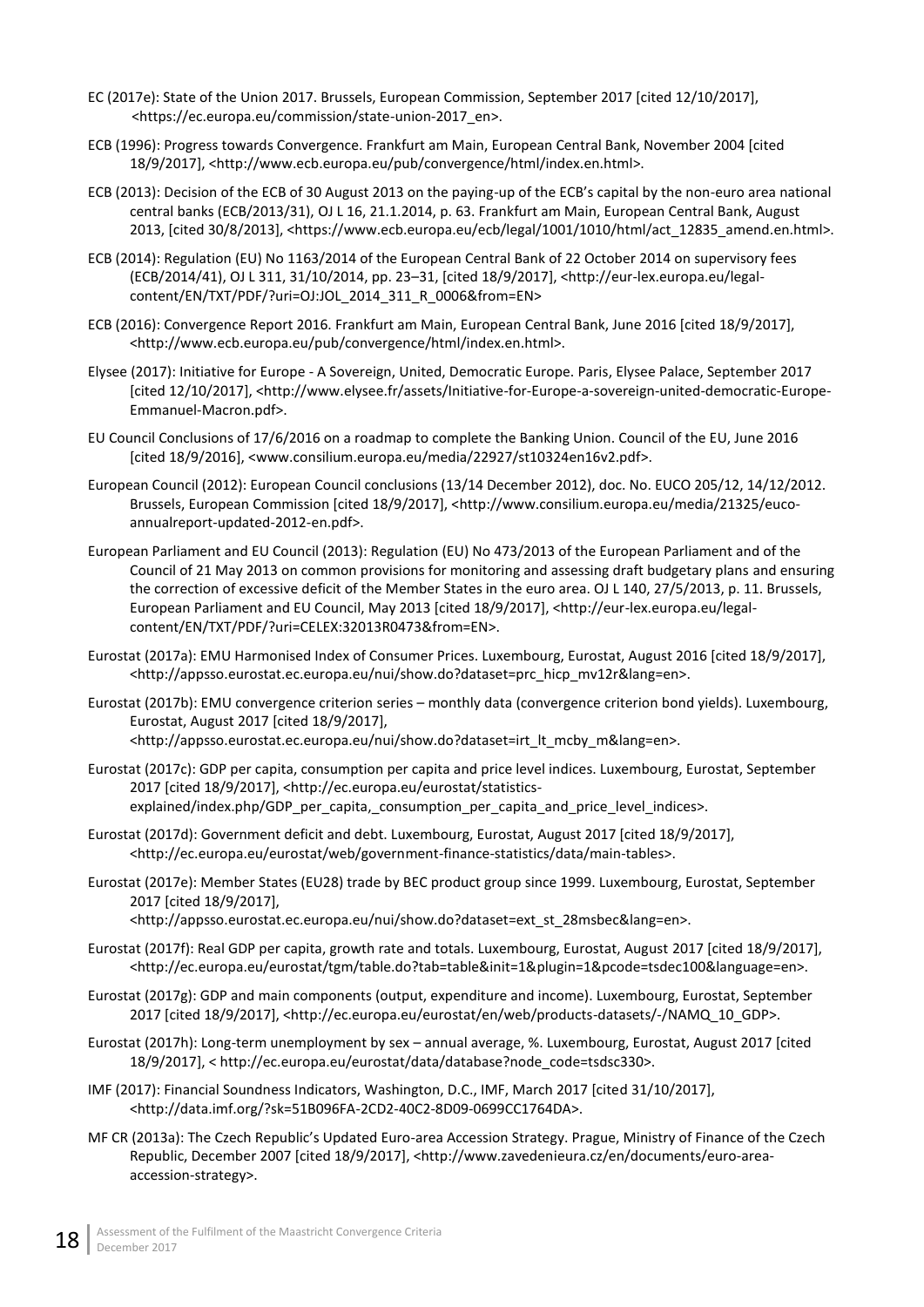- MF CR (2013b): Informace o vstupu v platnost Smlouvy o stabilitě, koordinaci a správě v hospodářské a měnové unii (Information on the entry into force of the Treaty on Stability, Coordination and Governance in the Economic and Monetary Union). Prague, Ministry of Finance of the Czech Republic, January 2013 [cited 18/9/2017], <http://www.mfcr.cz/cs/aktualne/aktuality/2013/informace-o-vstupu-v-platnost-smlouvy-o-11076>.
- MF CR (2016a): Assessment of the Fulfilment of the Maastricht Convergence Criteria and the Degree of Economic Alignment of the Czech Republic with the Euro Area (2016). Prague, Ministry of Finance of the Czech Republic, December 2016 [cited 18/9/2017], [<http://www.mfcr.cz/en/statistics/fulfilment-of-the-maastricht-criteria>](http://www.mfcr.cz/en/statistics/fulfilment-of-the-maastricht-criteria).
- MF CR (2016b): Bankovní unie (Banking union). Prague, Ministry of Finance of the Czech Republic, January 2016 [cited 18/9/2017], <http://www.zavedenieura.cz/cs/euro/eurozona/bankovni-unie>.
- MF CR (2016c): Aktualizace studie dopadu účasti či neúčasti ČR v bankovní unii (Updated impact study of participation or non-participation of the Czech Republic in the banking union). Prague, Ministry of Finance of the Czech Republic, May 2016 [cited 18/9/2017], <http://www.mfcr.cz/assets/cs/media/Studie\_2016-06\_BU-Aktualizace-Studie-dopadu\_v1.pdf>.
- MF CR (2017a): Macroeconomic Forecast of the Czech Republic. Prague, Ministry of Finance of the Czech Republic, [cited 20/11/2017], <http://www.mfcr.cz/assets/en/media/Macroeconomic-Forecast-November-2017.pdf>.
- MF CR (2017b): Fiscal Outlook of the Czech Republic. Prague, Ministry of Finance of the Czech Republic, [cited 20/11/2017], <http://www.mfcr.cz/assets/en/media/Fiscal-Outlook-of-the-Czech-Republic-November-2017.pdf>.
- OECD (2017): Taxing Wages 2017. Paris, OECD, April 2017, [cited 18/9/2017], <http://www.oecd.org/ctp/taxpolicy/taxing-wages-20725124.htm>.
- [Protocol](http://eur-lex.europa.eu/legal-content/EN/TXT/PDF/?uri=OJ:C:2012:326:FULL&from=EN) (No 4) on the Statute of the European System of Central Banks and of the European Central Bank. OJ C 326, 26/10/2012, pp. 230–250 [cited 18/9/2017], <http://eur-lex.europa.eu/legal-content/EN/TXT/PDF/?uri=OJ:C:2012:326:FULL&from=EN>.
- Protocol (No 12) on the Excessive Deficit Procedure. OJ C 326, 26/10/2012, pp. 279–280 [cited 18/9/2017], <http://eur-lex.europa.eu/legal-content/EN/TXT/PDF/?uri=OJ:C:2012:326:FULL&from=EN>.
- Protocol (No 13) on the Convergence Criteria. OJ C 326, 26/10/2012, pp. 281–282 [cited 18/9/2017], <http://eur-lex.europa.eu/legal-content/EN/TXT/PDF/?uri=OJ:C:2012:326:FULL&from=EN>.
- The World Bank (2017): Doing Business 2018. The World Bank, 31.10.2017 [cited 10/11/2017], <http://www.doingbusiness.org/reports/global-reports/doing-business-2018>.
- World Economic Forum (2017): The Global Competitiveness Report 2017–2018. World Economic Forum, 26.9.2017 [cited 31/10/2017], <https://www.weforum.org/reports/the-global-competitiveness-report-2017-2018>.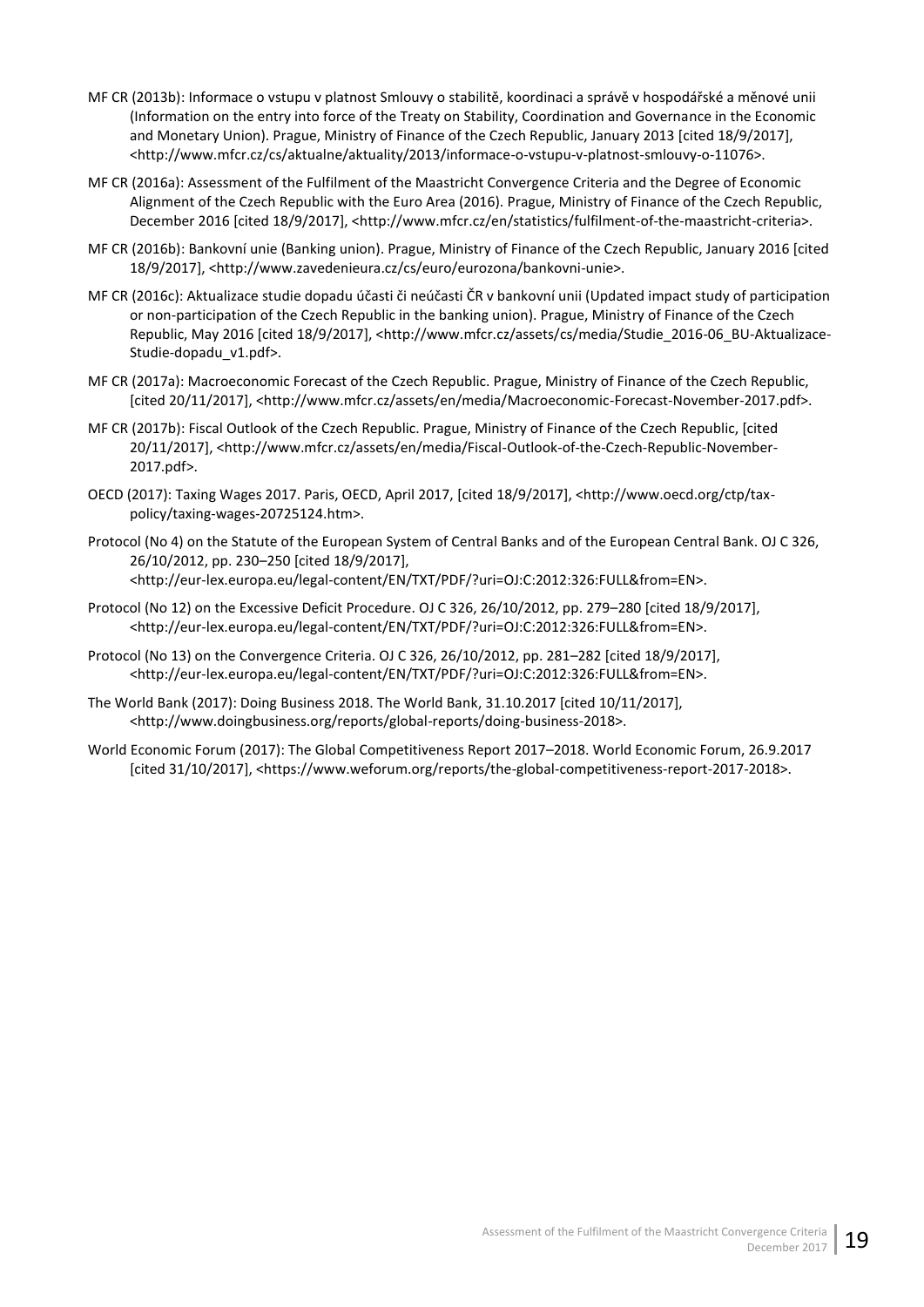# <span id="page-25-0"></span>**A Appendix – Maastricht Convergence Criteria**

## <span id="page-25-1"></span>**Criterion on Price Stability**

### **Treaty provisions**

The first indent of Article 140(1) of the Treaty requires: "the achievement of a high degree of price stability; this will be apparent from a rate of inflation which is close to that of, at most, the three best performing Member States in terms of price stability".

Article 1 of Protocol No. 13 on the Convergence Criteria also stipulates that: "The criterion on price stability shall mean that a Member State has a price performance that is sustainable and an average rate of inflation, observed over a period of one year before the examination, that does not exceed by more than 1.5 percentage points that of, at most, the three best performing Member States in terms of price stability. Inflation shall be measured by means of the consumer price index on a comparable basis taking into account differences in national definitions."

#### **Application of Treaty provisions in ECB and EC Convergence Reports**

With regard to "an average rate of inflation, observed over a period of one year before the examination", the inflation rate is calculated using the increase in the latest available 12-month average of the Harmonised Index of Consumer Prices (HICP) over the previous 12-month average.

The reference value of the price criterion is calculated as 1.5 percentage points plus the simple arithmetic average of the rate of inflation in the three countries with the lowest inflation rates, provided that this rate is compatible with price stability.

### **Implementation of the price stability criterion – current practice**

Both the Treaty and the Protocol in some areas leave scope for interpretation by the institutions that assess the fulfilment of the criteria in their Convergence Reports (the European Commission and ECB). Therefore, when assessing the fulfilment of the criteria one should also take into account the specific way in which these institutions implement the criterion. Previous practice shows that countries with low or negative inflation rates are not automatically excluded as reference countries. Only countries that record significant deviations in inflation from the other EU countries owing to extraordinary or specific factors are excluded.

## <span id="page-25-2"></span>**Criterion on the Government Financial Position**

### **Treaty provisions**

The second indent of Article 140(1) of the Treaty requires "the sustainability of the government financial position; this will be apparent from having achieved a government budgetary position without a deficit that is excessive as determined in accordance with Article 126(6) of the Treaty".

Article 2 of Protocol No. 13 on the Convergence Criteria stipulates that this criterion "shall mean that at the time of the examination the Member State is not the subject of a Council decision under Article 126(6) of this Treaty that an excessive deficit exists".

Article 126 of the Treaty sets out the excessive deficit procedure, which is specified in more detail in the Stability and Growth Pact. According to Article 126(3) of the Treaty, the European Commission shall prepare a report assessing whether an excessive deficit exists on the basis of the following two criteria if a Member State does not fulfil the requirements for budgetary discipline.

- 1. whether the ratio of the planned or actual government deficit to GDP exceeds a reference value (defined in Protocol No. 12 on the excessive deficit procedure as 3% of GDP), unless:
	- a. either the ratio has declined substantially and continuously and reached a level that comes close to the reference value;
	- b. or, alternatively, the excess over the reference value is only exceptional and temporary and the ratio remains close to the reference value.
- 2. whether the ratio of government debt to GDP exceeds a reference value (defined in the Protocol on the Excessive Deficit Procedure as 60% of GDP), unless the ratio is sufficiently diminishing and approaching the reference value at a satisfactory pace.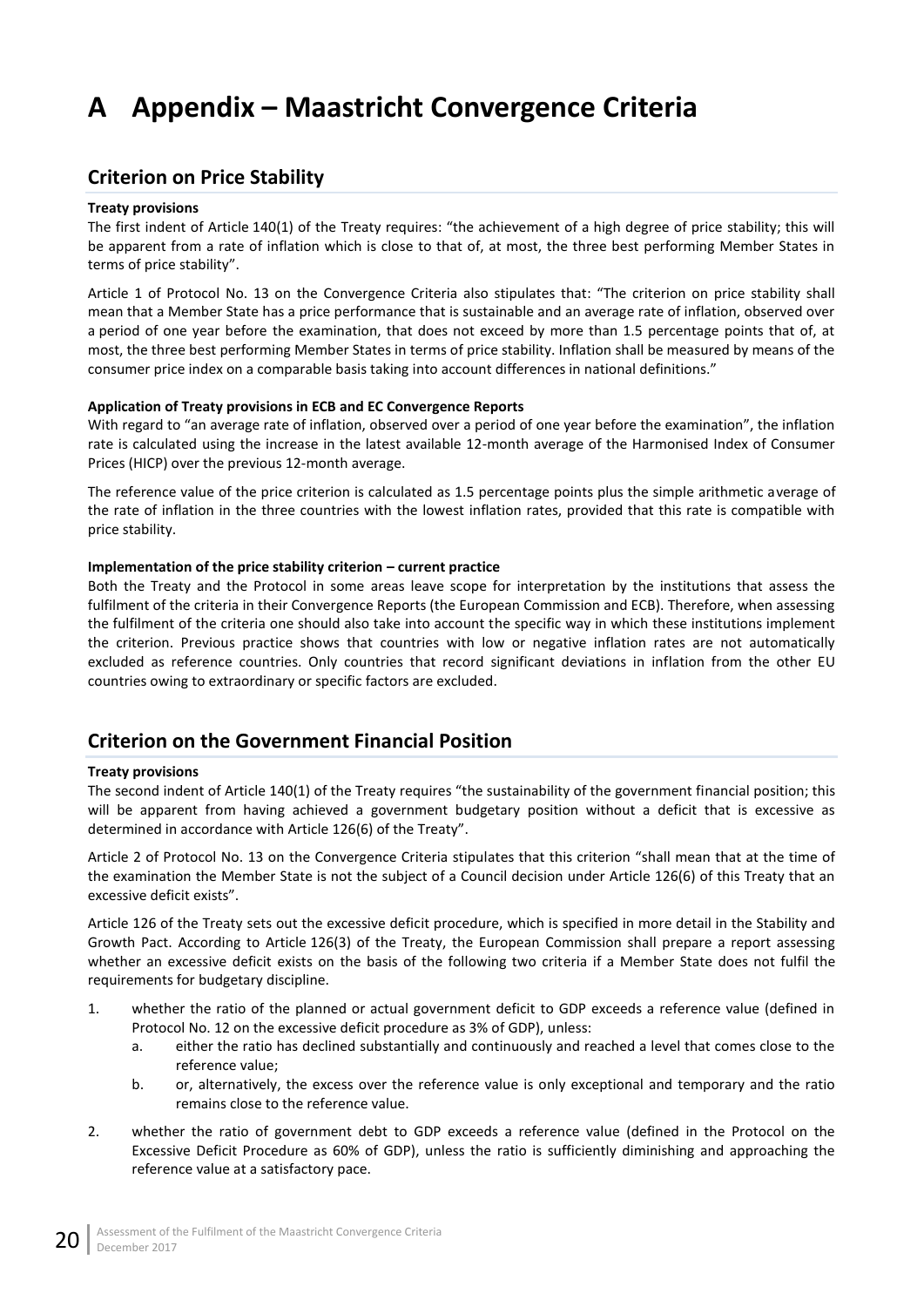However, several other steps need to be taken between the European Commission's report and the start of the excessive deficit procedure. The excessive deficit procedure is opened by the EU Council, acting on a proposal from the European Commission. The EU Council also closes the procedure, acting on a recommendation from the Commission.

## <span id="page-26-0"></span>**Criterion on the Convergence of Interest Rates**

### **Treaty provisions**

The fourth indent of Article 140(1) of the Treaty requires: "the durability of convergence achieved by the Member State … and of its participation in the exchange-rate mechanism being reflected in the long-term interest-rate levels".

Article 4 of Protocol No. 13 on the Convergence Criteria specifies that: "The criterion on the convergence of interest rates … shall mean that, observed over a period of one year before the examination, a Member State has had an average nominal long-term interest rate that does not exceed by more than two percentage points that of, at most, the three best performing Member States in terms of price stability. Interest rates shall be measured on the basis of long-term government bonds or comparable securities, taking into account differences in national definitions."

### **Implementation of the criterion on the convergence of interest rates**

As in the case of the price stability criterion, the Treaty and the Protocol provide scope for a looser interpretation of the specific value of the criterion. It is within the competence of the assessing institutions to decide whether the calculation of the interest rate criterion will include all three countries used for the calculation of the price stability criterion or whether certain countries will be excluded from the calculation of the interest rate criterion.

Interest rates measured on the basis of long-term government bonds or comparable securities are regarded as longterm interest rates. These interest rate statistics are based on monthly average interest rates on long-term government bonds in per cent per annum. Bonds with residual maturities ranging from 8 to 12 years are classified as benchmark bonds (this range is fully in line with the conditions on the Czech government bond market and is based on the Czech government bond issue frequency). A combination of bonds whose average residual maturity is as close to 10 years as possible is then generated from this set.

## <span id="page-26-1"></span>**Criterion on Participation in the Exchange Rate Mechanism**

### **Treaty provisions**

The third indent of Article 140(1) of the Treaty requires: "the observance of the normal fluctuation margins provided for by the exchange-rate mechanism of the European Monetary System, for at least two years, without devaluing against the euro".

Article 3 of Protocol No. 13 on the Convergence Criteria stipulates that: "The criterion on participation in the exchange-rate mechanism of the European Monetary System referred to in the third indent of Article 140(1) of the Treaty shall mean that a Member State has respected the normal fluctuation margins provided for by the exchangerate mechanism of the European Monetary System without severe tensions for at least the last two years before the examination. In particular, the Member State shall not have devalued its currency's bilateral central rate against the euro on its own initiative for the same period."

### **Application of Treaty provisions in ECB and EC Convergence Reports**

The Treaty refers to the criterion of participation in the European exchange-rate mechanism (ERM until December 1998 and ERM II since January 1999).

First, the ECB and the EC assess whether the country has participated in ERM II "for at least the last two years before the examination", as stated in the Treaty.

Second, as regards the definition of "normal fluctuation margins", the ECB recalls the formal opinion that was put forward by the European Monetary Institute Council in October 1994 and its statements in the November 1995 report entitled "Progress towards Convergence".

The European Monetary Institute Council's opinion of October 1994 stated that "the wider band has helped to achieve a sustainable degree of exchange rate stability in the ERM", that it "considers it advisable to maintain the present arrangements", and that "member countries should continue to aim at avoiding significant exchange rate fluctuations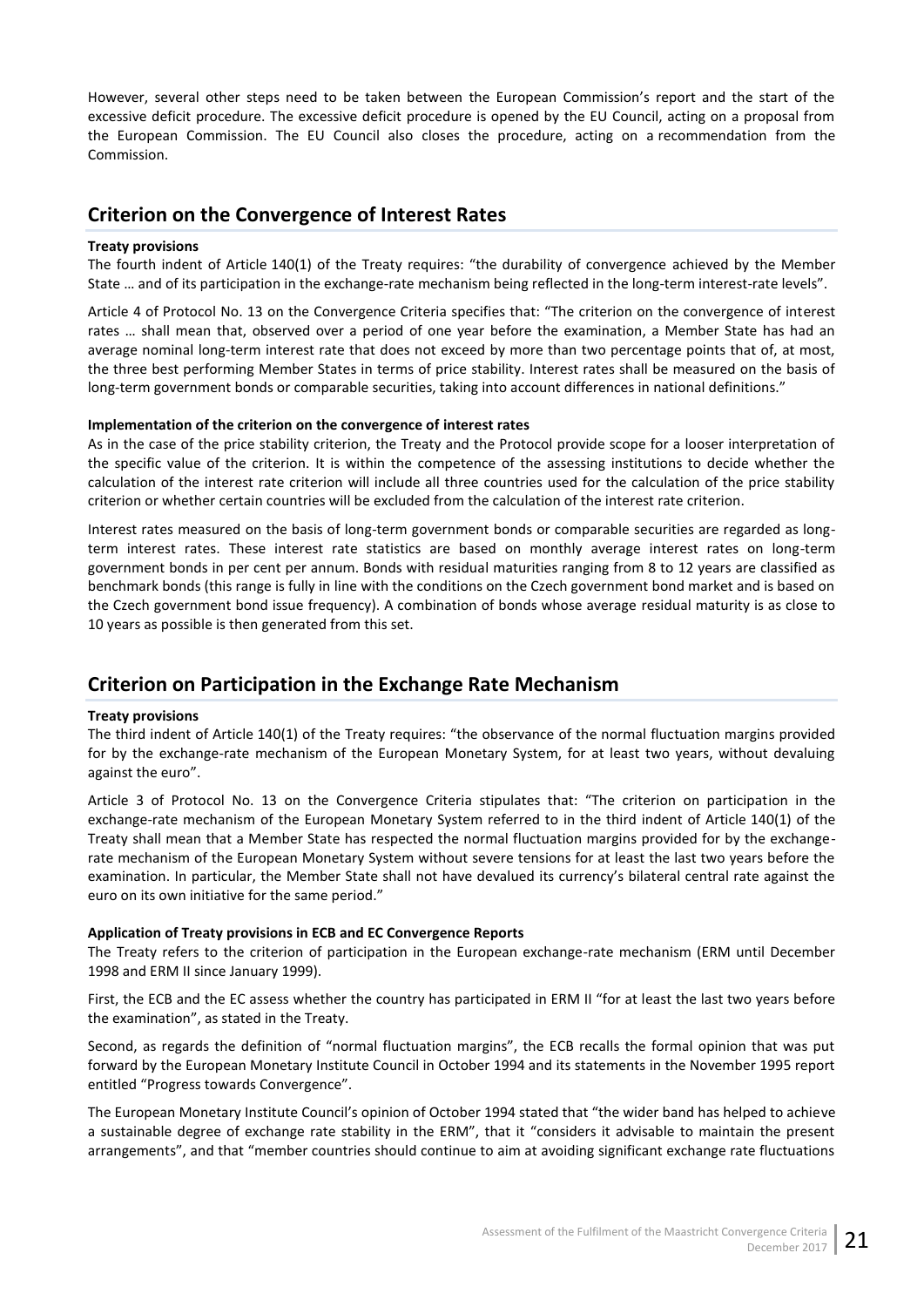by gearing their policies to the achievement of price stability and the reduction of fiscal deficits, thereby contributing to the fulfilment of the requirements set out in Article 140(1) of the Treaty and the relevant protocol".

In the "Progress towards Convergence" report it was stated that "when the Treaty was conceived, the 'normal fluctuation margins' were ±2.25% around bilateral central parities, whereas a ±6% band was a derogation from the rule. In August 1993 the decision was taken to widen the fluctuation margins to ±15%. The interpretation of the criterion, in particular of the concept of 'normal fluctuation margins', became less straightforward." It was then also proposed that account would need to be taken of "the particular evolution of exchange rates in the European Monetary System (EMS) since 1993 in forming an ex post judgement".

Against this background, in the assessment of exchange rate developments the emphasis is placed on exchange rates being close to the ERM II central rates.

Third, the issue of the presence of "severe tensions" or "strong pressures" on the exchange rate is addressed by examining the degree of deviation of exchange rates from the ERM II central rates against the euro. Other indicators, such as short-term interest rate differentials vis-à-vis the euro area and their evolution, are used as well. The role played by foreign exchange interventions is also considered.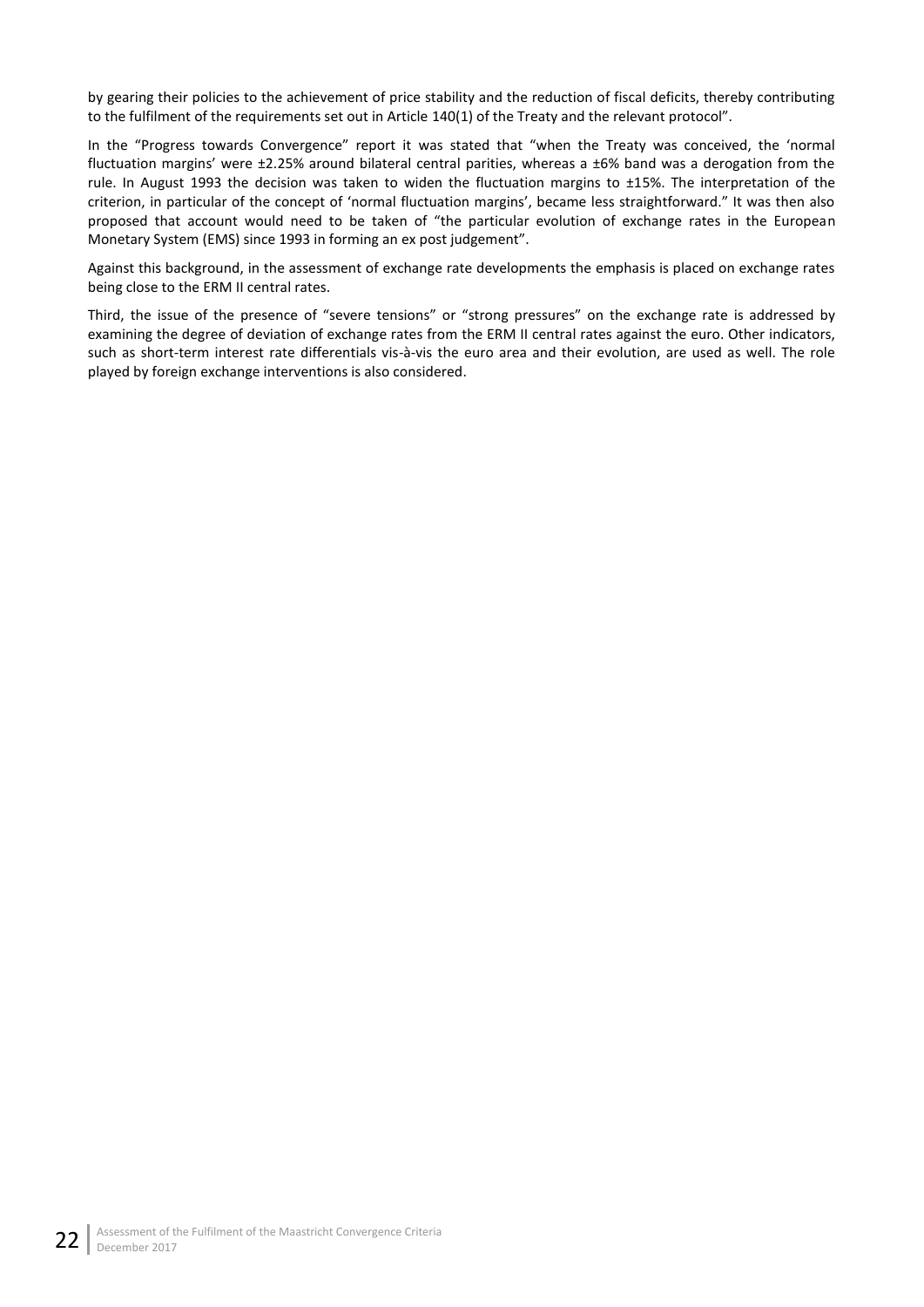# <span id="page-28-0"></span>**B Appendix – Estimated Financial Costs for the Czech Republic of Hypothetical Euro Area Entry**

The table below lists the estimated direct financial costs in the hypothetical case of the Czech Republic entering the euro area, and the financial costs closely linked with entry, based on the current legal settings and a number of simplifying assumptions about economic factors. An exchange rate of CZK 25.5 to the euro is used for all currency conversions.

The table does not capture other facts that would have an impact on the Czech Republic's budget or, more broadly, on the method of implementing budgetary and fiscal policy in the event of euro area entry. Budgetary impacts would stem from any financial penalties that might be imposed on euro area countries under EU surveillance of members' budgetary policies or surveillance of macroeconomic imbalances.

The implementation of budgetary and fiscal policy in the Czech Republic would be affected, among other things, by Regulation (EU) No. 473/2013 of the European Parliament and of the Council, which deepens EU surveillance of euro area members' budgetary policies. Euro area countries could also de facto make euro adoption in the Czech Republic conditional on the completion of ratification of the Treaty on Stability, Coordination and Governance in the Economic and Monetary Union. The aforementioned Regulation and Treaty require the introduction of national legal regulations or institutions that will support compliance with the EU rules on budgetary discipline (the Stability and Growth Pact). Moreover, the Treaty tightens these rules in some cases, and that could also affect the Czech Republic.

| Payment of the rest of the Czech Republic's share in the subscribed capital of the ECB                                                                                                                                                                                                                                                                                                        | Unit           | <b>Estimate</b>   |
|-----------------------------------------------------------------------------------------------------------------------------------------------------------------------------------------------------------------------------------------------------------------------------------------------------------------------------------------------------------------------------------------------|----------------|-------------------|
| - Following euro area entry, the CNB would have to pay up the outstanding amount of the subscribed                                                                                                                                                                                                                                                                                            | <b>EUR</b> mil | 167.5             |
| capital of the ECB (Article 48 of the Protocol on the Statute of the European System of Central Banks<br>and of the European Central Bank).                                                                                                                                                                                                                                                   | CZK bn         | 4.3               |
| - Only a minimal percentage (3.75%) of the subscribed capital of the ECB has been paid up to date, as<br>a contribution to the operational costs of the ECB (Decision ECB/2013/31).                                                                                                                                                                                                           |                |                   |
| Obligations associated with the Czech Republic's participation in the European Stability Mechanism                                                                                                                                                                                                                                                                                            | Unit           | <b>Estimate</b>   |
| - The total obligation is CZK 413.7 billion, of which CZK 365.2 billion is a contingent liability payable in                                                                                                                                                                                                                                                                                  | <b>EUR</b> bn  | $1.9*$            |
| the event of full use of the European Stability Mechanism's lending capacity.                                                                                                                                                                                                                                                                                                                 | CZK bn         | $48.5*$           |
| - The Czech Republic would then have to pay up capital totalling CZK 48.5 billion within four years.<br>- The Czech Republic may theoretically adopt the euro without becoming a contracting party to the<br>European Stability Mechanism, but euro area members can de facto make their consent to euro<br>adoption in the Czech Republic conditional on European Stability Mechanism entry. |                |                   |
| Obligations associated with membership of the Single Resolution Mechanism                                                                                                                                                                                                                                                                                                                     | Unit           | <b>Estimate</b>   |
| - The Czech Republic is obliged to join the banking union no later than upon euro adoption.                                                                                                                                                                                                                                                                                                   |                | up to             |
| - The intergovernmental Agreement on the transfer and mutualisation of contributions to the Single<br>Resolution Fund requires that the contributions of banking institutions be transferred to the fund by                                                                                                                                                                                   | EUR bn         | $0.98**$<br>up to |
| the end of a transitional period.                                                                                                                                                                                                                                                                                                                                                             | CZK bn         | $25.0***$         |
| - Euro area countries can make their consent to euro adoption in the Czech Republic conditional on<br>the completion of ratification of this Agreement in the Czech Republic.                                                                                                                                                                                                                 |                |                   |
| - The provisions of the Agreement will start to apply to the Czech Republic upon euro area entry (or<br>banking union entry, should the Czech Republic join the banking union before adopting the<br>euro).***                                                                                                                                                                                |                |                   |
| Obligations associated with the Czech Republic's participation in the Single Supervisory Mechanism                                                                                                                                                                                                                                                                                            | Unit           | <b>Estimate</b>   |
| They reflect the total annual fees paid by Czech banks to the ECB for the conduct of supervision.                                                                                                                                                                                                                                                                                             | <b>EUR</b> mil | 2.2               |
|                                                                                                                                                                                                                                                                                                                                                                                               | $CZK$ mil      | 561               |

- *Note: \* Paid-up capital represents CZK 48.5 billion of the Czech Republic's share in the subscribed capital of the European Stability Mechanism; the rest is contingent liabilities. The Czech Republic's share in the subscribed capital does not take into account a temporary correction of the European Stability Mechanism capital subscription key, to which economically weaker European Stability Mechanism members are entitled (in the current situation, the Czech Republic would also be entitled to it). The European Stability Mechanism is one of Greece's biggest creditors. In the hypothetical event of a Greek default, which would lead to the write-off of the European Stability Mechanism's entire claim of EUR 39.4 billion and hence the maximum possible loss, the loss incurred by the Czech Republic as a European Stability Mechanism member, based on the capital subscription key, would be around EUR 0.91 billion, or CZK 23.2 billion.*
	- *\*\* This is the upper limit signifying the target level of the National Resolution Fund (CZK 25.0 billion). The size of banks' contributions in the banking union will depend on their risk profile and on the specific number of Member States that join the banking union. In the case of the Czech Republic, with less risky banking sector, the figure could be lower and the amount transferred would probably be lower than stated here, i.e. between CZK 8.2 billion and CZK 19.7 billion.*
	- *\*\*\* In the event of accession to the banking union after 2023, the contributions in the National Resolution Fund would have to be transferred to the SRF as of the date of entry. In addition, Czech credit institutions would pay fees connected with the administration of the Single Resolution Board in order to participate in the SRF. These fees would be similar to those levied in the Single Supervisory Mechanism.*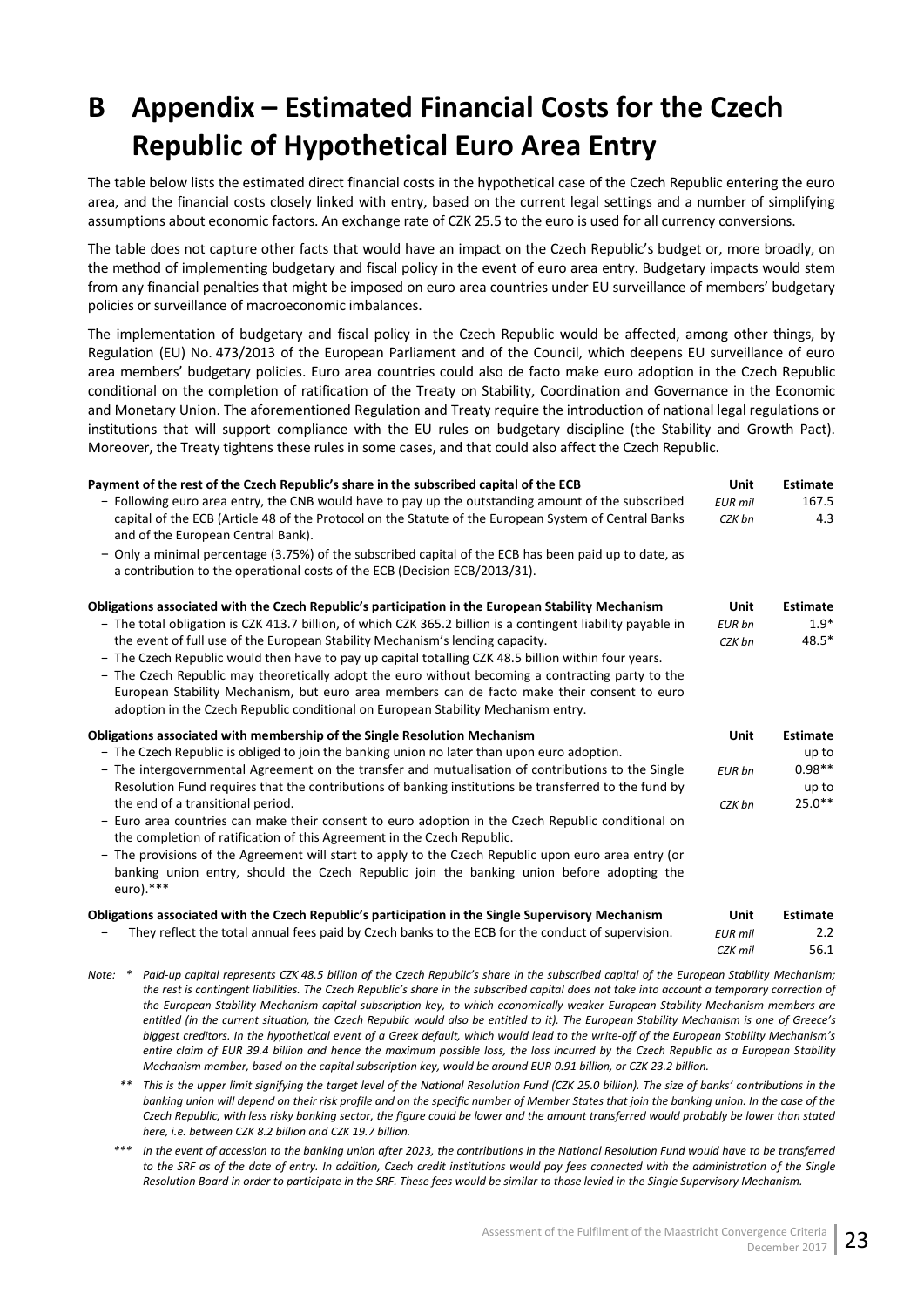# <span id="page-29-0"></span>**C Appendix – Glossary**

An **asymmetric shock** is a macroeconomic shock with an uneven impact on the individual countries of the monetary union.

The **cyclically adjusted balance** of the general government sector is used to identify the fiscal policy stance, as it does not include revenues and expenditures generated by the position of the economy in the business cycle.

**Discretionary measures** are direct interventions by executive or legislative authorities in the revenues and expenditures of the general government sector.

The **euro area** comprises the EU Member States that have adopted the euro under the Treaty. As of 1 January 1999, the euro area consisted of eleven countries – Austria, Belgium, Finland, France, Germany, Ireland, Italy, Luxembourg, the Netherlands, Portugal and Spain. Greece joined the euro area in 2001, followed by Slovenia in 2007, Cyprus and Malta in 2008, Slovakia in 2009, Estonia in 2011, Latvia in 2014 and Lithuania in 2015.

The **European Stability Mechanism** is a financial assistance fund for EU Member States that use the euro as their currency. It was established in 2012 by an international treaty outside EU law, so it is an independent international financial institution. However, its operations are closely linked with EU law as well as EU and euro area institutions.

The **general government** sector is defined using internationally harmonised rules at EU level. In the Czech Republic, it consists of three main subsectors under ESA 2010 methodology: central government, local government and social security funds.

The **Harmonised Index of Consumer Prices** is an index measuring the price level. It is constructed on the basis of regular monitoring of prices of selected goods and services, which have certain weights in the consumer basket. Its calculation in EU countries is governed by unified and legally binding procedures, which enables cross-country comparisons. It is therefore used to assess the criterion on price stability.

**Inflation** is growth in the general price level, i.e. internal depreciation of a currency. The price level is measured using price indices such as the Harmonised Index of Consumer Prices.

**Long-term interest rates** are measured on the basis of longterm government bonds or comparable securities. These interest rate statistics are based on monthly average interest rates on long-term government bonds in per cent per annum. Bonds with residual maturities ranging from 8 to 12 years are classified as benchmark bonds (this range is fully in line with the conditions on the Czech government bond market and is based on the Czech government bond issue frequency). A combination of bonds whose average residual maturity is as close to 10 years as possible is then generated from this set.

The **medium-term objective** is expressed in terms of the structural balance and implies public finance sustainability in

the country concerned. For the Czech Republic, it currently equates to a structural balance of -1% of GDP.

**One-off and other temporary operations** are measures on the revenue or expenditure side that have only a temporary effect on the general government balance and often stem from events beyond the direct control of executive or legislative authorities (e.g. expenditure on flood damage repairs).

**Ratings** are a standard international tool for assessing the creditworthiness of countries in order to evaluate their credibility. A rating tells foreign firms how risky it is to do business in the country and quantifies how likely it is that the country will be able to meet its obligations. It therefore reflects the quality of a country as a borrower and its economic ability to meet its obligations and repay both interest and principal in time and in full.

The **Single Resolution Fund** is a fund financed by contributions from banks, collected by the participating countries. Lending between national compartments will be allowed. To prevent a shortage of funds in the SRF during a transitional period (until the end of 2023), the states of the banking union have agreed on temporary public funding in the form of individual (not mutualised) credit lines. A permanent mechanism of financial backstops should be fully operational by the end of the transitional period.

The **Single Resolution Mechanism** is a mechanism comprising a centralised board, which will prepare proposals for bank resolution procedures, and a fund for bank resolution in the banking union. Its objective is to ensure proper bank resolution with a minimal impact on public budgets, as the bank's shareholders and creditors, as well a dedicated fund financed by banks themselves, will bear primary responsibility for covering any losses.

The **Single Supervisory Mechanism** is a new system of banking supervision in the EU. It falls within the competence of the ECB and the national competent authorities of the participating countries.

The **Stability and Growth Pact** is a binding framework for the coordination of national fiscal policies in the European Union. If an EU Member State has a general government deficit exceeding 3% of GDP, or does not reduce its debt exceeding 60% of GDP at a sufficient pace, an **excessive deficit procedure** is usually opened against it. This procedure is opened on the basis of a comprehensive assessment of the country's economic and budgetary situation. For example, if the excessive deficit (or debt) is only temporary, caused by adverse (cyclical) economic developments, an excessive deficit procedure may not be launched. The penalties imposed differ according to whether or not the country is a member of the euro area.

The **structural balance** is the difference between the cyclically adjusted balance and one-off and temporary operations (see above).